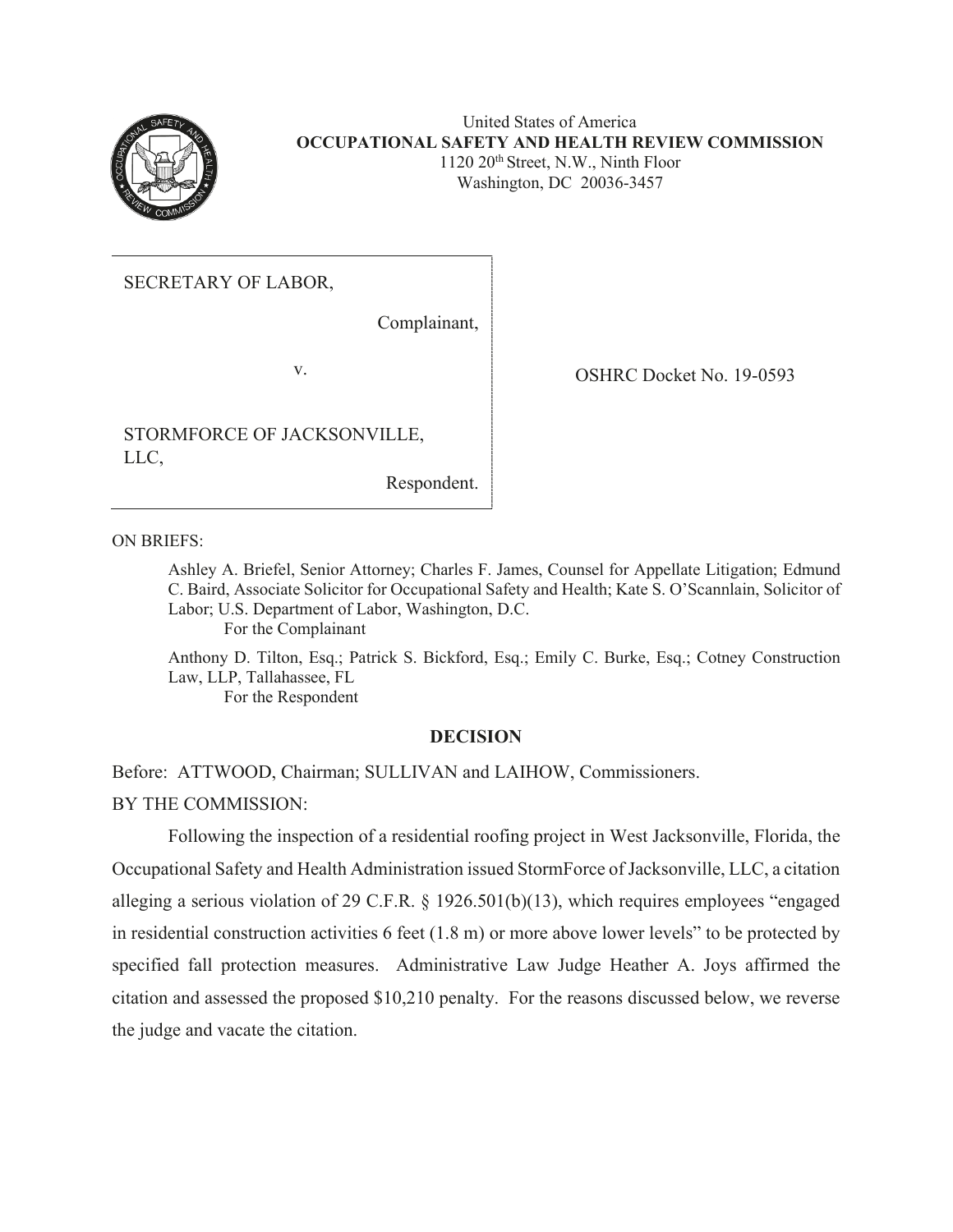#### **BACKGROUND**

An OSHA compliance officer inspected the roofing project's worksite, a single-family home, on the second and final day of the job. The crew at the worksite was employed by Florida Roofing Experts, Inc. (FRE), which in turn was a subcontractor of StormForce, the roofing project's general contractor. Since 2015, StormForce has exclusively used FRE (or FRE's predecessor, Great White Construction) for all roofing jobs—approximately 600 to 700 per year.

At the time of OSHA's inspection, a five-member FRE crew was working on the house's roof and no StormForce employee was present on site, though StormForce's site foreman—the only StormForce employee to visit the worksite—had inspected the project that morning and the day before. After observing the crew's work, the compliance officer concluded that the crew was not using any form of fall protection. OSHA subsequently issued StormForce a citation for that failure as a "controlling employer" under the Secretary's multi-employer citation policy.

#### **DISCUSSION**

On review, StormForce challenges three aspects of the judge's decision. First, StormForce claims the judge erred in finding that the cited provision is not preempted by a more specifically applicable provision. Second, the company argues the judge erred in finding that StormForce was properly cited as a controlling employer at the roofing worksite. Finally, the company maintains that even if it was a controlling employer, the judge erred in finding it violated the cited provision.

## **I. Preemption**

StormForce argues that another provision of the fall protection standard, 29 C.F.R. § 1926.501(b)(10), is more specifically applicable than the one cited by the Secretary here. *See*  29 C.F.R. § 1926.20(d)(1) ("If a particular standard is specifically applicable to a condition, practice, means, method, operation, or process, it shall prevail over any different general standard which might otherwise be applicable to the same condition, practice, means, method, operation, or process."); *see also Vicon Corp.*, 10 BNA OSHC 1153, 1156 (No. 78-2923, 1981) (claim that general standard is preempted by more specific standard is affirmative defense), *aff'd*, 691 F.2d 503 (8th Cir. 1982) (unpublished table decision). The judge rejected StormForce's preemption defense, concluding that the two standards are "equally applicable" and, consequently, the Secretary has prosecutorial discretion to choose which one to enforce. We agree that the defense should be rejected, but for different reasons than the judge.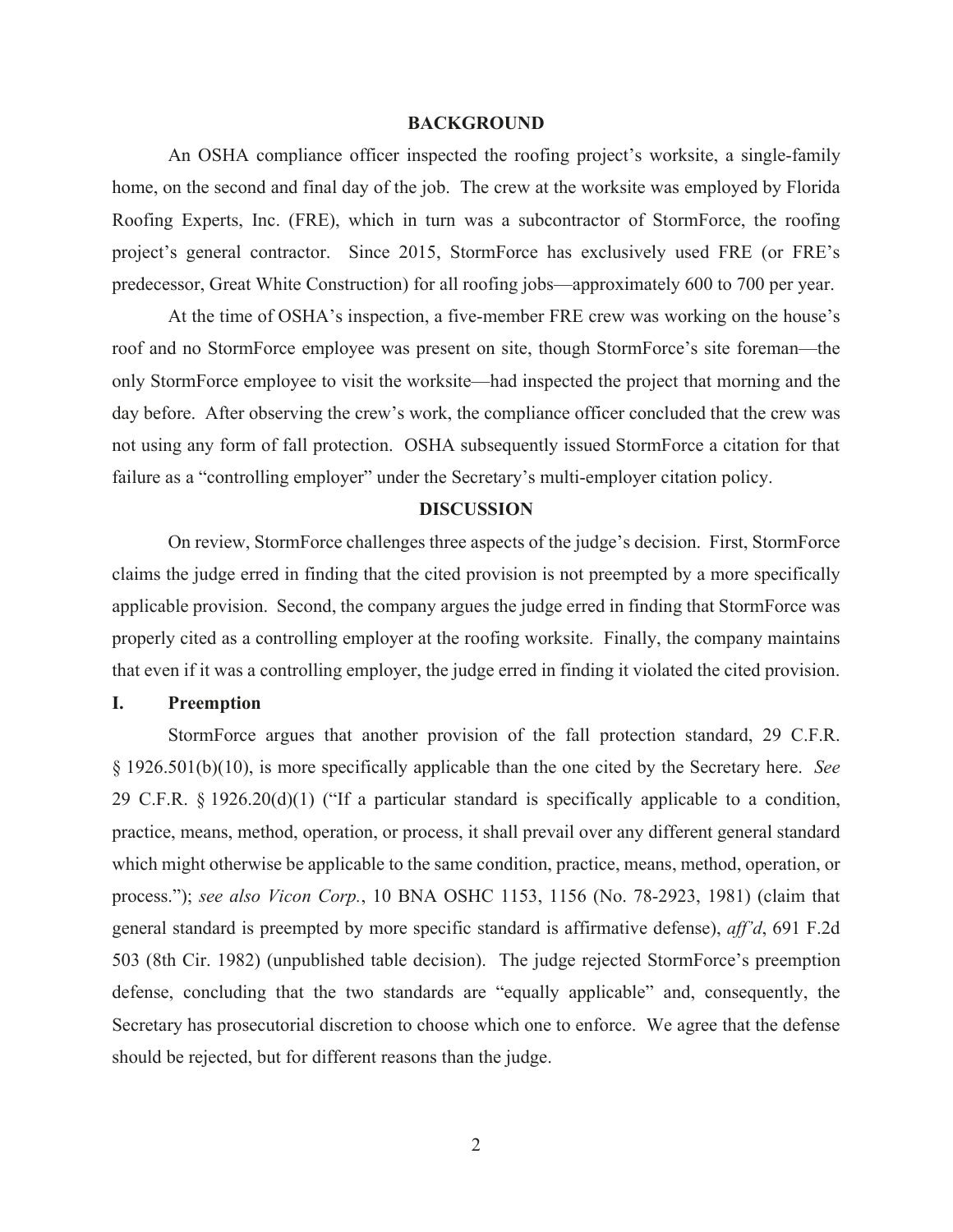The citation alleges that, in violation of  $\S$  1926.501(b)(13), StormForce "failed to assure that five subcontracted employees conducting re-roofing work on a 3:12 pitch roof were protected from . . . 13-[foot], 6[-]inch fall hazards by the use of . . . personal fall arrest systems, or an alternative fall protection measure." The cited provision expressly applies to "[r]esidential construction," whereas  $\S 1926.501(b)(10)$ , the provision StormForce claims is more specifically applicable here, applies to "[r]oofing work on [l]ow-slope roofs."<sup>1</sup> There is no dispute that FRE was engaged in residential construction activities that included "[r]oofing work" on a "[l]ow-slope roof," as those phrases are defined in the fall protection standard. 29 C.F.R. § 1926.500(b) (definitions of "[l]ow-slope roof" and "[r]oofing work").

Paragraph (b)(13) provides, in part, that employees working "6 feet (1.8 m) or more above lower levels" must "be protected by guardrail systems, safety net system, or personal fall arrest system *unless another provision in paragraph (b) of this section provides for an alternative fall* 

<sup>1</sup> These provisions state as follows:

NOTE: There is a presumption that it is feasible and will not create a greater hazard to implement at least one of the above-listed fall protection systems. Accordingly, the employer has the burden of establishing that it is appropriate to implement a fall protection plan which complies with  $\S1926.502(k)$  for a particular workplace situation, in lieu of implementing any of those systems.

29 C.F.R. § 1926.501(b)(10), (13).

<sup>(10)</sup> Roofing work on Low-slope roofs. Except as otherwise provided in paragraph (b) of this section, each employee engaged in roofing activities on low-slope roofs, with unprotected sides and edges 6 feet (1.8 m) or more above lower levels shall be protected from falling by guardrail systems, safety net systems, personal fall arrest systems, or a combination of warning line system and guardrail system, warning line system and safety net system, or warning line system and personal fall arrest system, or warning line system and safety monitoring system. Or, on roofs 50-feet (15.25 m) or less in width (see appendix A to subpart M of this part), the use of a safety monitoring system alone [i.e. without the warning line system] is permitted.

<sup>. . . .</sup> 

<sup>(13)</sup> Residential construction. Each employee engaged in residential construction activities 6 feet (1.8 m) or more above lower levels shall be protected by guardrail systems, safety net system, or personal fall arrest system unless another provision in paragraph (b) of this section provides for an alternative fall protection measure. Exception: When the employer can demonstrate that it is infeasible or creates a greater hazard to use these systems, the employer shall develop and implement a fall protection plan which meets the requirements of paragraph (k) of §1926.502.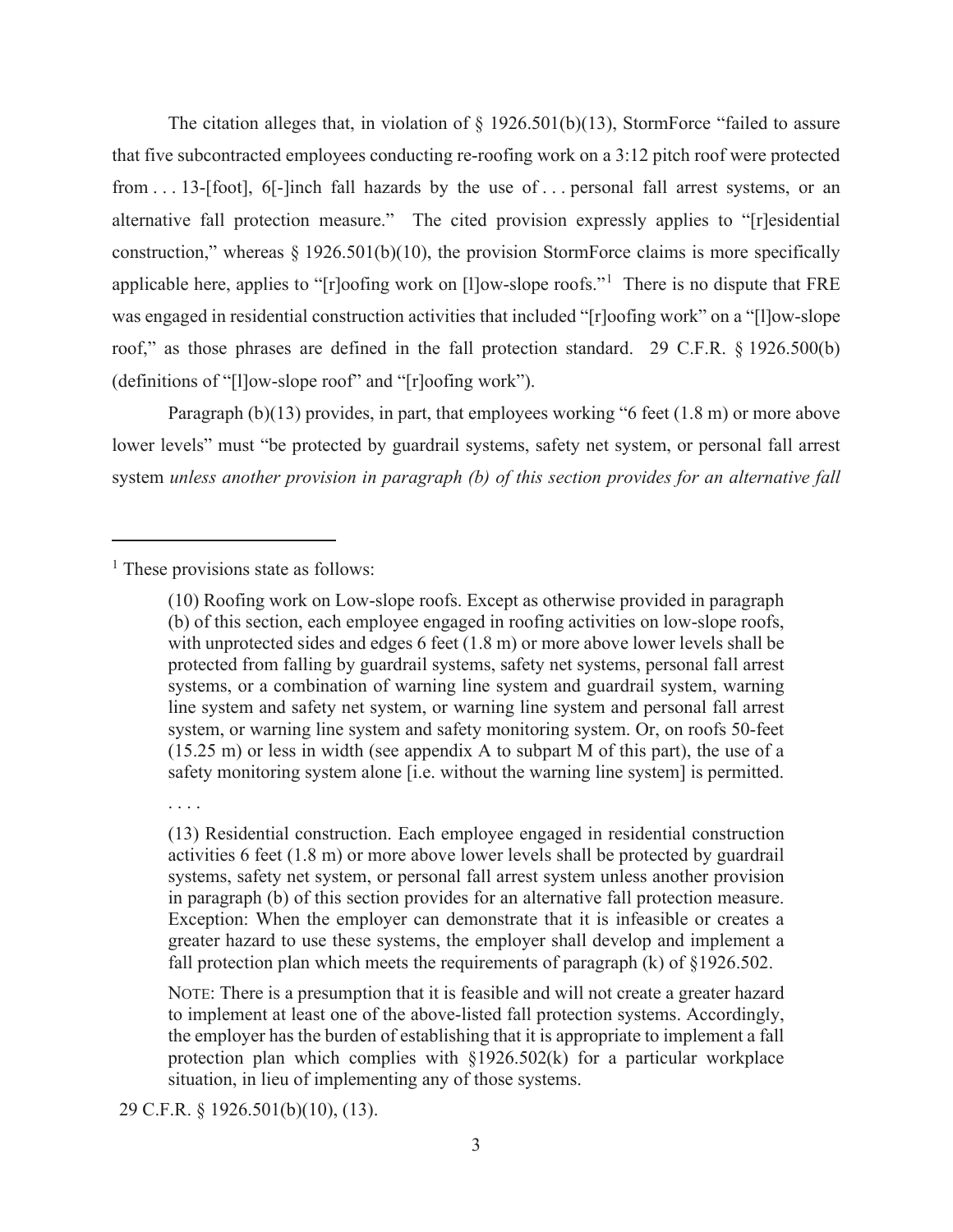*protection measure*." 29 C.F.R. § 1926.501(b)(13) (emphasis added). Based on this language, the additional fall protection measures available for use on a low-slope roof under paragraph (b)(10) can also be used under paragraph (b)(13) when residential construction includes roofing work performed on a such a roof.<sup>2</sup> *Id.*; Safety Standards for Fall Protection in the Construction Industry, 59 Fed. Reg. 40,672, 40,693 (Aug. 9, 1994) (final rule) (noting as to paragraph (b)(13) that "if another provision in paragraph (b) allows an alternative fall protection measure, such as covers over holes, those alternatives measures are also acceptable and do not need to be documented in a fall protection plan in order to be used"). In contrast, paragraph (b)(10), the provision StormForce claims is more specifically applicable, does not incorporate additional methods of compliance set forth in other provisions, such as paragraph  $(b)(13)$ .<sup>3</sup> 29 C.F.R. § 1926.501(b)(13) ("Exception:

<sup>&</sup>lt;sup>2</sup> StormForce notes that non-mandatory Appendix A to subpart M references paragraph (b)(10), but not paragraph (b)(13), when discussing the safety monitor option for roofs 50 feet or less in width (such as the roof at issue). According to StormForce, this shows that paragraph (b)(10) is more specifically applicable because the appendix "provides specific guidance for how employers, engaged solely in roofing work on low-slope<sup>[]</sup> roofs, can comply with [paragraph (b)(10's] fall protection requirements." As discussed above, however, the plain language of paragraph  $(b)(13)$ specifically allows for the use of "an alternative fall protection measure" set forth in another provision in paragraph (b) when applicable—such as the use of a safety monitoring system on a low-slope roof with a width 50 feet or less. Although Appendix A is titled "Non-Mandatory Guidelines for Complying With  $\S 1926.501(b)(10)$ ," there is nothing in the appendix that undermines paragraph (b)(13)'s plain language.

StormForce also argues that the preamble to the fall protection standard explains that the "alternative fall protection measure language" in paragraph  $(b)(13)$  was "included to address situations where 'infeasibility or greater hazard situations arise' in residential construction." This part of the preamble, however, specifically discusses the exception in paragraph (b)(13) and not the preceding sentence that references "an alternative fall protection measure." Safety Standards for Fall Protection in the Construction Industry, 59 Fed. Reg. 40,672, 40,692-93 (Aug. 9, 1994) (final rule). Indeed, after addressing the exception, the preamble states in the next paragraph: "[I]f another provision in paragraph (b) allows an alternative fall protection measure, such as covers over holes, those alternatives measures are also acceptable *and do not need to be documented in a fall protection plan in order to be used*." *Id.* at 40,693 (emphasis added).

<sup>&</sup>lt;sup>3</sup> We note that although the opening clause of paragraph  $(b)(10)$ —"Except as otherwise provided in paragraph (b) of this section"—could be considered ambiguous with regard to whether it incorporates the requirements of other provisions, the preamble makes clear that the purpose of this clause is to limit paragraph  $(b)(10)$ 's applicability:

As with paragraph (b)(9), discussed above, the provisions of paragraph (b) which cover hoisting areas, holes, ramps and runways, and dangerous equipment apply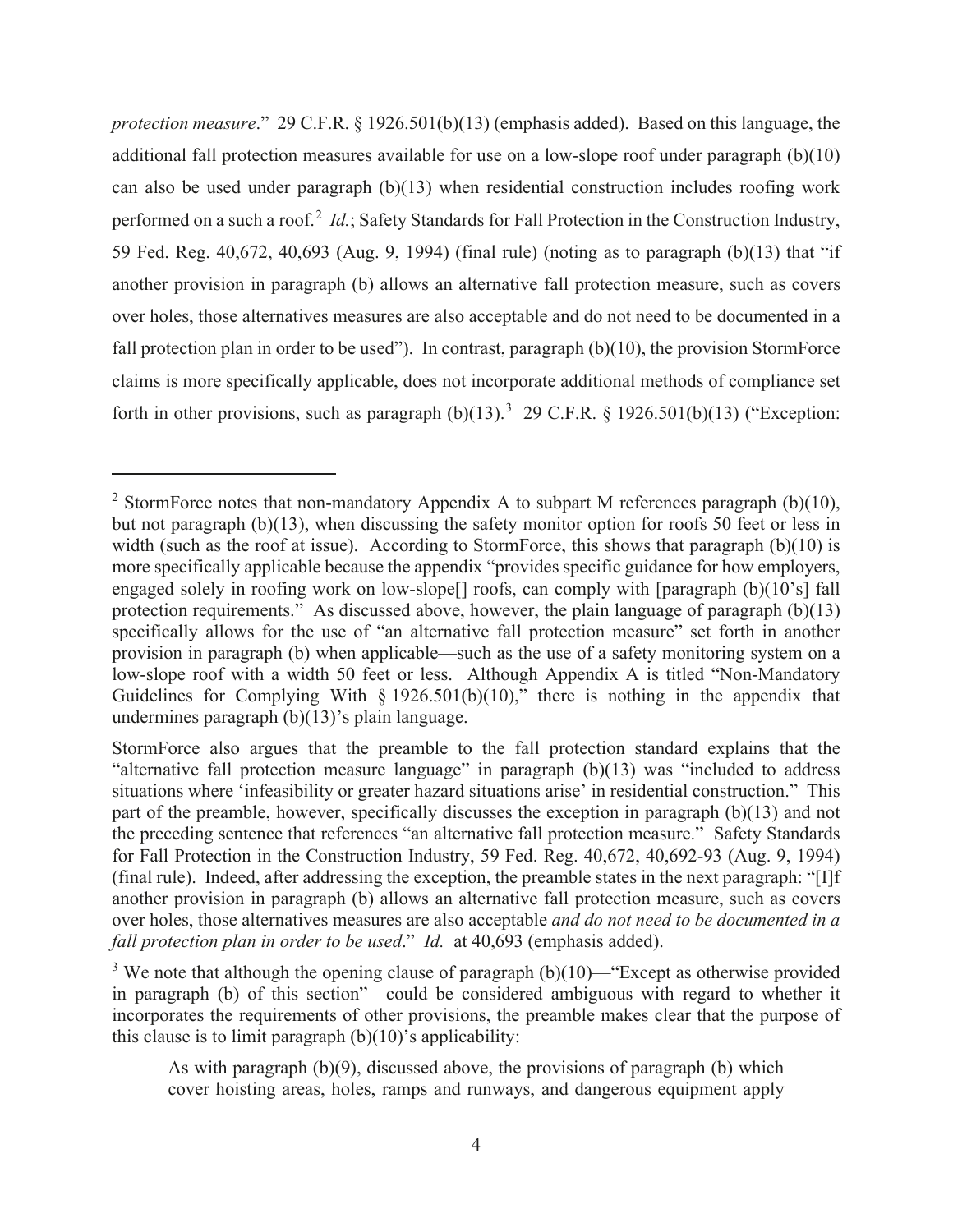When the employer can demonstrate that it is infeasible or creates a greater hazard to use these systems, the employer shall develop and implement a fall protection plan which meets the requirements of paragraph (k) of §1926.502.").

Accordingly, only paragraph (b)(13) allows for the full complement of fall protection measures that could apply to the specific type of roofing work at issue here (work that is part of *residential* construction) as well as the type of roof on which the work was being performed (a low-slope roof). We therefore reject StormForce's preemption defense. *Compare Pa. Steel Foundry & Mach. Co.*, 12 BNA OSHC 2017, 2029 (No. 78-0638, 1986) (finding guarding standard that "fully addresses the matter of guarding a wheel of a swing frame grinder" is more specifically applicable than general guarding standard cited by Secretary), *aff'd*, 831 F.2d 1211 (3d Cir. 1987).

# **II. Controlling Employer**

The Secretary cited StormForce as a "controlling employer" under its multi-employer citation policy.<sup>4</sup> OSHA Instruction CPL 02-00-124, Multi-Employer Citation Policy ¶ X.E (Dec. 10, 1999); *see Summit Contractors, Inc.*, 22 BNA OSHC 1777, 1781 (No. 03-1622, 2009) (stating "[t]he Secretary's multi-employer citation policy is to the same effect" as Commission precedent).

59 Fed. Reg. at 40,688-89. Thus, rather than incorporating additional methods of compliance set forth in other paragraphs, paragraph (b)(10)'s opening clause *limits* that provision's applicability.

notwithstanding the provisions of paragraph (b)(10). The rationale for these exceptions is the same as that provided in the discussion of paragraph (b)(9), above.

Safety Standards for Fall Protection in the Construction Industry, 59 Fed. Reg. at 40,689; *see Am. Sterilizer Co.*, 15 BNA OSHC 1476, 1478 (No. 86-1179, 1992) (standard's preamble can be " 'best and most authoritative statement of the Secretary's legislative intent' " (citation omitted)). The preamble's "discussion of paragraph (b)(9)" referenced in the above passage is as follows:

It is important to note that controlled access zones are not permitted to be used as protection for employees performing overhand bricklaying and related work who are exposed to fall hazards associated with hoist areas; holes; ramps, runways, and other walkways, and dangerous equipment. In these situations, fall protection must be provided by compliance with the paragraphs addressing the specific hazard, (i.e., paragraphs  $(b)(3)$ ,  $(4)$ ,  $(6)$ , and  $(8)$ ), as appropriate.

<sup>&</sup>lt;sup>4</sup> According to the Secretary's policy, a "controlling employer" is "[a]n employer who has general supervisory authority over the worksite, including the power to correct safety and health violations itself or require others to correct them"; "[c]ontrol can be established by contract or, in the absence of explicit contractual provisions, by the exercise of control in practice." OSHA Instruction CPL 02-00-124, Multi-Employer Citation Policy ¶ X.E (Dec. 10, 1999).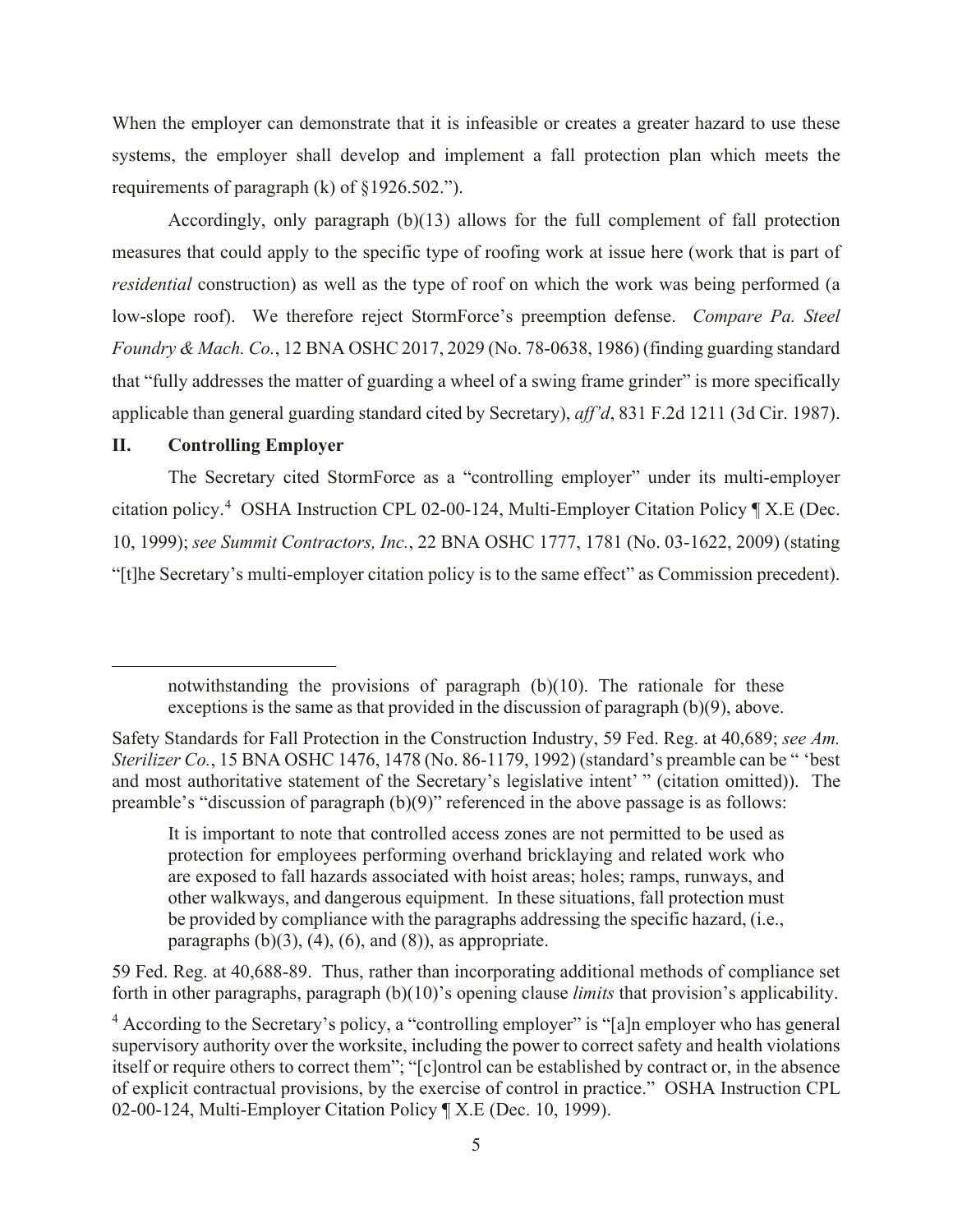Under Commission precedent, "[a]n employer may be held responsible for the violations of other employers 'where it could reasonably be expected to prevent or detect and abate the violations due to its supervisory authority and control over the worksite.' " *Summit*, 22 BNA OSHC at 1780 (citing *McDevitt Street Bovis, Inc.*, 19 BNA OSHC 1108, 1109 (No. 97-1918, 2000)); *see Summit Contractors, Inc.*, 23 BNA OSHC 1196, 1200-01, 1203 (No. 05-0839, 2010) (noting that "[t]he Commission's test of employer liability, which grew out of the reasoning in these early cases, held an employer 'responsible for the violations of other employers where it could reasonably be expected to prevent or detect and abate the violations due to its supervisory authority and control over the worksite' "; overruling *Summit Contractors, Inc.*, 21 BNA OSHC 2020 (No. 03-1622, 2007), *vacated*, 558 F.3d 815 (8th Cir. 2009), and "restor[ing] the Commission's well-settled precedent on multi-employer liability"), *aff'd*, 442 F. App'x 570 (D.C. Cir. 2011) (unpublished).

Here, the judge concluded that the record evidence establishes StormForce's "overall supervisory role on the worksite, including its control over scheduling, logistics, and quality of work," and that StormForce "exercised sufficient supervisory control . . . such that it could have directed FRE to correct safety violations."<sup>5</sup> Based on our review of this evidence, as discussed in detail below, we agree with the judge and conclude that the Secretary has proven StormForce was a controlling employer at the cited worksite.

<sup>5</sup> Relying on *Gil Haugan*, 7 BNA OSHC 2004, 2006 (No. 76-1512, 1979) (consolidated), the judge concluded that StormForce's role as the "general contractor" on the cited project created a rebuttable presumption that StormForce was a controlling employer. In the more than 40 years since the *Haugan* decision was issued, the Commission has never again recognized the existence of such a presumption. *But see R.P. Carbone Constr. Co. v. OSHRC*, 166 F.3d 815, 818 (6th Cir. 1998) (citing *Haugan* for proposition that "[t]here is a presumption that a general contractor has sufficient control over its subcontractors to require them to comply with safety standards"). Moreover, the rebuttable presumption identified in *Haugan* is directly at odds with the Commission's treatment of burdens when assessing an entity's status as an employer in other contexts. *Compare All Star Realty Co.*, 24 BNA OSHC 1356, 1358 (No. 12-1597, 2014) ("[T]he Secretary has the burden of proving that a cited respondent is the employer of the affected workers at the site." (quoting *Allstate Painting & Contracting Co.*, 21 BNA OSHC 1033, 1035 (No. 97- 1631, 2005) (consolidated))); *Loretto-Oswego Residential Health Care Facility*, 23 BNA OSHC 1356, 1358 n.4 (No. 02-1164, 2011) (consolidated) (overruling *Trinity Indus. Inc.*, 9 BNA OSHC 1515 (No. 77-3909, 1981), to hold that Secretary bears burden of showing that "the cited entity is part of a single-employer relationship"), *aff'd*, 692 F.3d 65 (2d Cir. 2012). We thus overrule *Haugan* to the extent that its formulation of a "rebuttable presumption" is inconsistent with established precedent.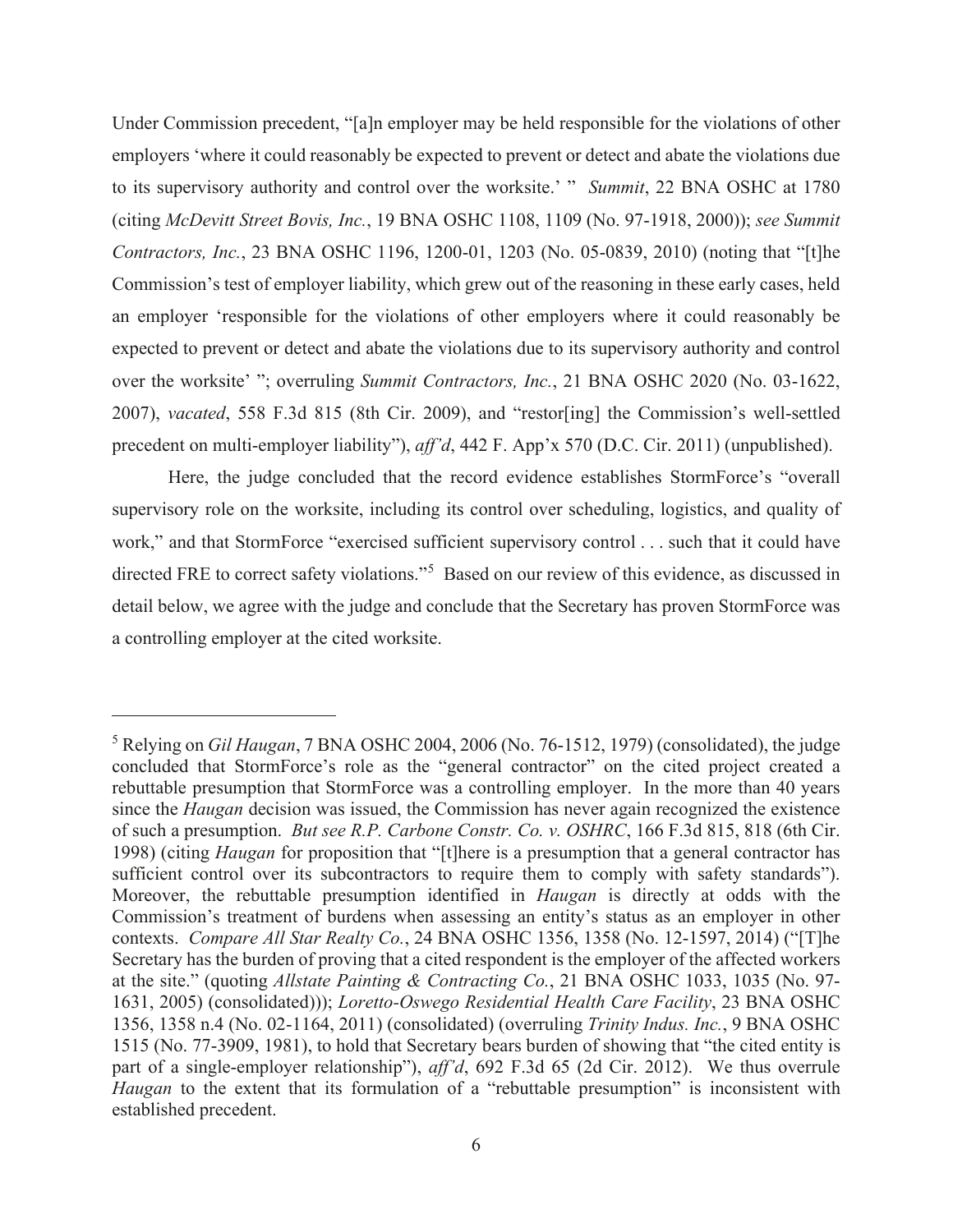## *Master Subcontractor Agreement*

StormForce claims that its contract with FRE, titled "Master Subcontractor Agreement" and in place at the time of OSHA's inspection, sets out "the framework for [its] limited supervisory authority at projects." That contract specifies that StormForce "does not retain supervisory control of such joint use areas for purposes of liability for unsafe conditions" and that "StormForce shall not be able to ensure [FRE's] adherence to safety standards and the [Occupational and Safety Health] Act because StormForce cannot reasonably be expected to prevent, detect or abate violative conditions by reason of its limited role on the project." And, in the event StormForce does observe unsafe conduct by an FRE employee, the contract states that "StormForce's sole remedy shall be to contact [FRE's] management personnel and identify the breach of contract."

These contractual clauses, however, are undermined by the contract's incorporation of a document—titled "Subcontractor Expectations"—that sets forth an extensive list of work conduct and practices StormForce requires FRE and its employees to follow on roofing projects. This detailed list, along with other evidence concerning StormForce's inspection responsibilities, demonstrates that StormForce's supervisory authority was far from limited. For example, the contract's list requires FRE to call StormForce's site foreman once FRE's employees arrive on site or if they are going to be late, if there is a problem with the existing roof, if the homeowner becomes angry or upset, if its employees cause or discover damage to the home, if weather or darkness prevents completion of the job, and when the job is complete but before its employees leave the job site. Per the contract, FRE must also inform StormForce if there is a material shortage, and FRE can acquire additional materials only after obtaining written approval from StormForce's site foreman.

In addition, the contract prohibits FRE from (1) starting a new job until the pending one is complete; (2) communicating with the homeowner at any point during the job (only StormForce is allowed to do this), including rescheduling the work for any reason (e.g., weather); and (3) placing "any signage of their company or any other company on [the] jobsite," or even mentioning any company name other than StormForce while working.<sup>6</sup> Finally, FRE employees are required

 $6$  On the worksite at issue here, not only was FRE's name absent from the worksite, but StormForce placed a magnet with its company name on a dumpster owned by FRE.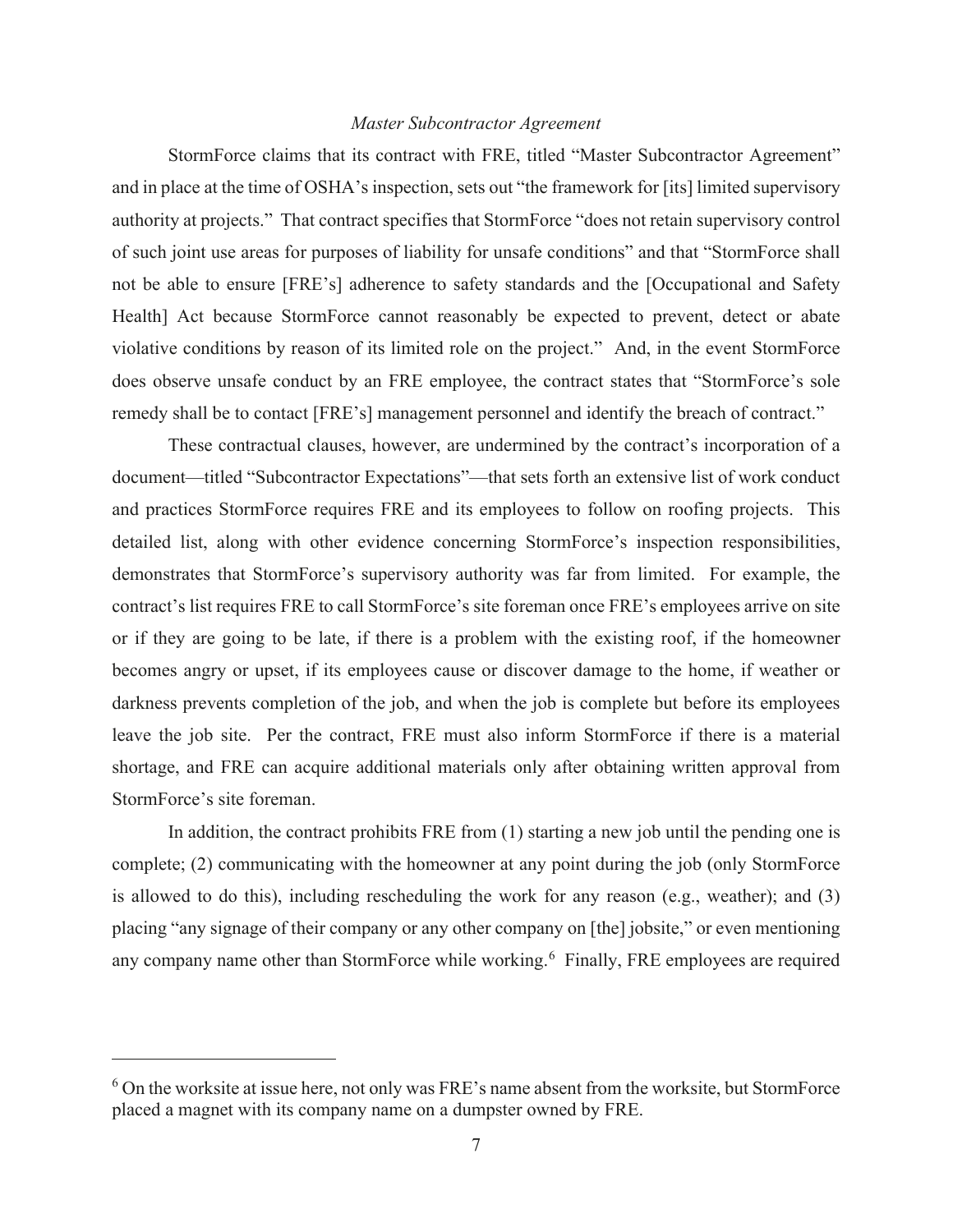to wear certain clothing at the worksite and refrain from using any profanity while there.<sup>7</sup> Given these comprehensive requirements, we find that StormForce's actual supervisory authority under its contract with FRE is much more extensive than StormForce claims.

## *Work and Safety Practices*

StormForce's work and safety practices, particularly those required of the company's site foremen, further demonstrate the extensive degree of control that StormForce maintains at its worksites.<sup>8</sup> Before a job begins, FRE notifies StormForce's area installation manager (AIM) who FRE's crew leader for that job will be, and the AIM assigns one of StormForce's site foremen to the worksite. On the first morning of the job, StormForce's site foreman arrives on site by 7 a.m. to introduce himself to the homeowner, takes preconstruction photos of various locations on and near the house, checks the accuracy of delivered materials, and then leads a crew "huddle." During this huddle, StormForce's site foreman identifies FRE's crew leader and exchanges phone numbers, reviews the scope of work to be performed, reviews dress and language codes, emphasizes that homeowner contact be made through StormForce, and verifies that FRE has taken steps to adequately protect the homeowner's property (such as air conditioning units and landscaping) in accordance with the contract.

Once work commences, StormForce's site foreman has extensive inspection responsibilities. After the FRE crew completes the removal of the roof's shingles, the site foreman inspects the roof's deck and takes photos to document the deck's existing condition. He then "carefully" observes the next step of the roofing process, during which a felt layer is installed. Following this process, he observes the "roofing installation up on the roof" during "at least three intervals."<sup>9</sup> Finally, he closes out the job by performing a final walkthrough with the homeowner,

 $<sup>7</sup>$  StormForce's area installation manager testified that one of the company's site foremen has</sup> contacted his FRE counterpart about a crew member wearing a t-shirt that referenced a different contractor, and after talking to FRE's site foreman, the crew member turned his shirt inside out.

<sup>&</sup>lt;sup>8</sup> These work and safety practices are set forth in materials that are used to train StormForce's site foremen, including the one who was assigned to the worksite that OSHA inspected.

 $9$  The AIM disputed whether this last requirement actually mandates three separate inspections by StormForce's site foreman. The AIM explained that "at least three intervals" simply means that the foreman is there "before, during, and after" roofing installation—though this explanation is suspect since the inspection requirement explicitly concerns "roofing installation up on the roof."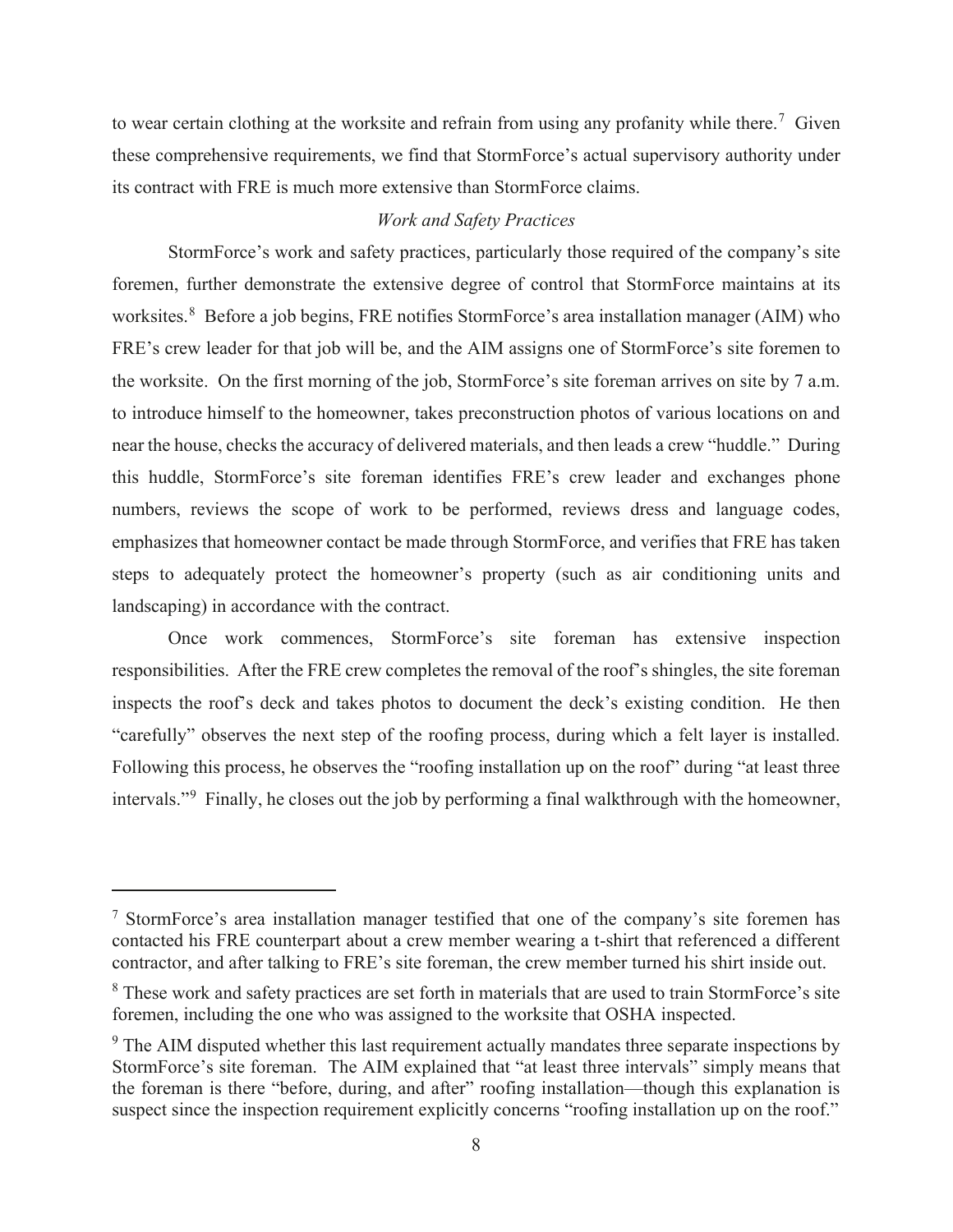completing the roofing and additional materials checklists, and taking photos to ensure that there are no deficiencies that need to be corrected.

As to safety practices, StormForce maintains that FRE, not StormForce, is responsible for providing the crew with fall protection equipment and correcting and/or disciplining crew members for any safety violations. The record shows, however, that StormForce monitors safety issues during its regular worksite inspections. Indeed, StormForce provides its site foreman with a written safety checklist that must "be completed on every job." This checklist requires the site foreman to ensure that "all roofing materials [from] the supplier" are "placed so as not to obstruct safe access to the roof"; "[t]hat [FRE] provides a secure means for getting on and off the roof"; "[t]hat Good Housekeeping on the job is maintained to stop material from falling off the roof or tripping up workers"; and "[t]hat full consideration of weather conditions is taken in times of high wind, precipitation and icing."

Procedures accompanying the safety checklist also state that StormForce's site foreman "should recognize when [an FRE] employee is engaged in work which is dangerous and could result in death or serious injury" and that if the "Site Foreman witnesses [an FRE] employee working in violation of OSHA rules, [he or she] will contact [FRE's] home office and notify the company director of this conduct." The AIM testified that when StormForce notifies FRE of a safety violation, FRE's site foreman is expected to "come on-site or get on the phone with the crew" and "fix" the identified issue. And as to fall protection equipment in particular, the AIM testified that if StormForce's site foreman notices that FRE either lacks the necessary equipment or sees that it is not being used, he or she will call FRE's site foreman to "find out what's going on." According to the AIM, it has "always been the case" that reporting a violation in this manner results in FRE taking care of the issue, and that StormForce's site foremen have never reported a problem with this procedure. *See Summit*, 22 BNA OSHC at 1781 (finding evidence of control where respondent's employee "would only 'suggest or recommend' that [subcontractor] correct its fall protection violations," and subcontractor would always comply). Although the AIM confirmed that StormForce has never trained or disciplined any FRE employee, he conceded that "if something is going wrong on a job," StormForce has the authority to make FRE leave the worksite.

In sum, we find that StormForce's contract with FRE, as well as its actual inspection and monitoring practices at this worksite, establish that the company had supervisory authority and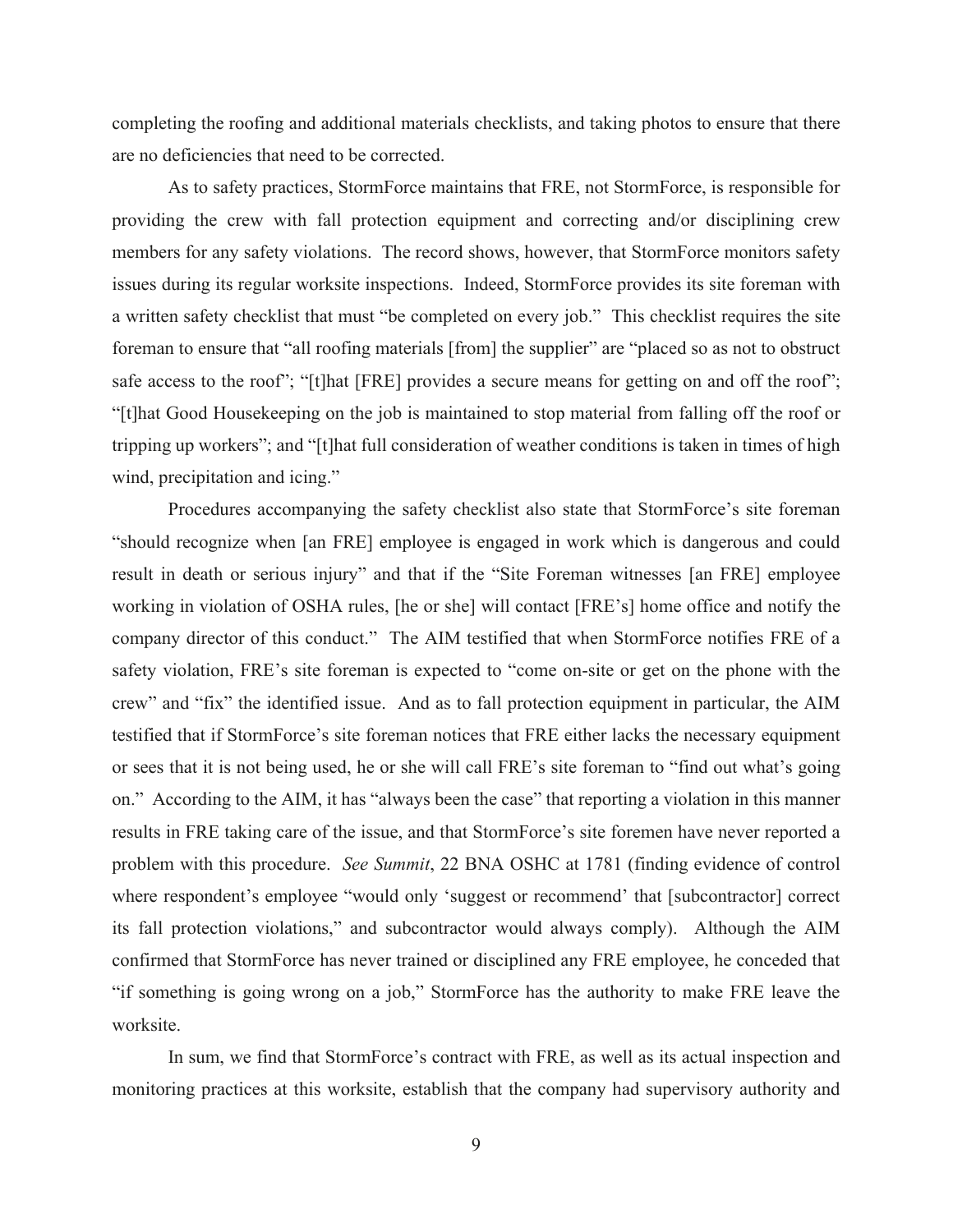control over conditions at the worksite. *See Summit*, 23 BNA OSHC at 1206 (finding evidence of control where respondent's superintendent "observed the progress of the project and worksite conditions by walking the worksite twice each day" and, during weekly meetings, he "point[ed] out obvious hazards to the subcontractors"); *McDevitt*, 19 BNA OSHC at 1109-10 (finding evidence of control where general contractor had "overall authority at the worksite," including authority to demand compliance with safety requirements, stop subcontractor's work, and remove subcontractor from site). We therefore conclude that the Secretary has established that StormForce was a controlling employer.

#### **III. Alleged Violation**

"On a multi-employer worksite, a controlling employer is liable for a contractor's violations if the Secretary shows that [the controlling employer] has not taken reasonable measures to 'prevent or detect and abate the violations due to its supervisory authority and control over the worksite.' " *Suncor Energy (U.S.A.) Inc.*, No. 13-0900, 2019 WL 654129, at \*4 (OSHRC Feb. 1, 2019) (citing *Centex-Rooney Constr. Co.*, 16 BNA OSHC 2127, 2130 (No. 92-0851, 1994)); *see Am. Wrecking Corp.*, 19 BNA OSHC 1703, 1709 (No. 96-1330, 2001) (consolidated) (noting that general contractor at multi-employer worksite "was responsible for taking reasonable steps to protect the exposed employees of subcontractors"), *aff'd in relevant part*, 351 F.3d 1254 (D.C. Cir. 2003). If a controlling employer has actual knowledge of a subcontractor's violation, the controlling employer has a duty to take *reasonable measures* to obtain abatement of that violation. *See Summit*, 22 BNA OSHC at 1782 (concluding controlling employer "failed to take the reasonable steps and measures necessary to obtain abatement," where it stipulated to subcontractor's noncompliance with fall protection standard and its knowledge of cited conditions, and it failed to notify subcontractor of violative conditions—a procedure that had resulted in abatement in the past); *Century Communities of Ga., LLC*, 771 F. App'x 14, 15-16 (D.C. Cir. 2019) (unpublished) ("Finding that Century had actual knowledge of the violative condition, the ALJ correctly concluded that Century's general safety policies and procedures could not defeat liability under Commission precedent: Century had actual knowledge of the specific hazard and the authority to abate it but *did nothing* to correct it." (emphasis added)). It is well-established that "a controlling employer's duty to exercise reasonable care 'is less than what is required of an employer with respect to protecting its own employees.' " *Suncor*, No. 13-0900, 2019 WL 654129,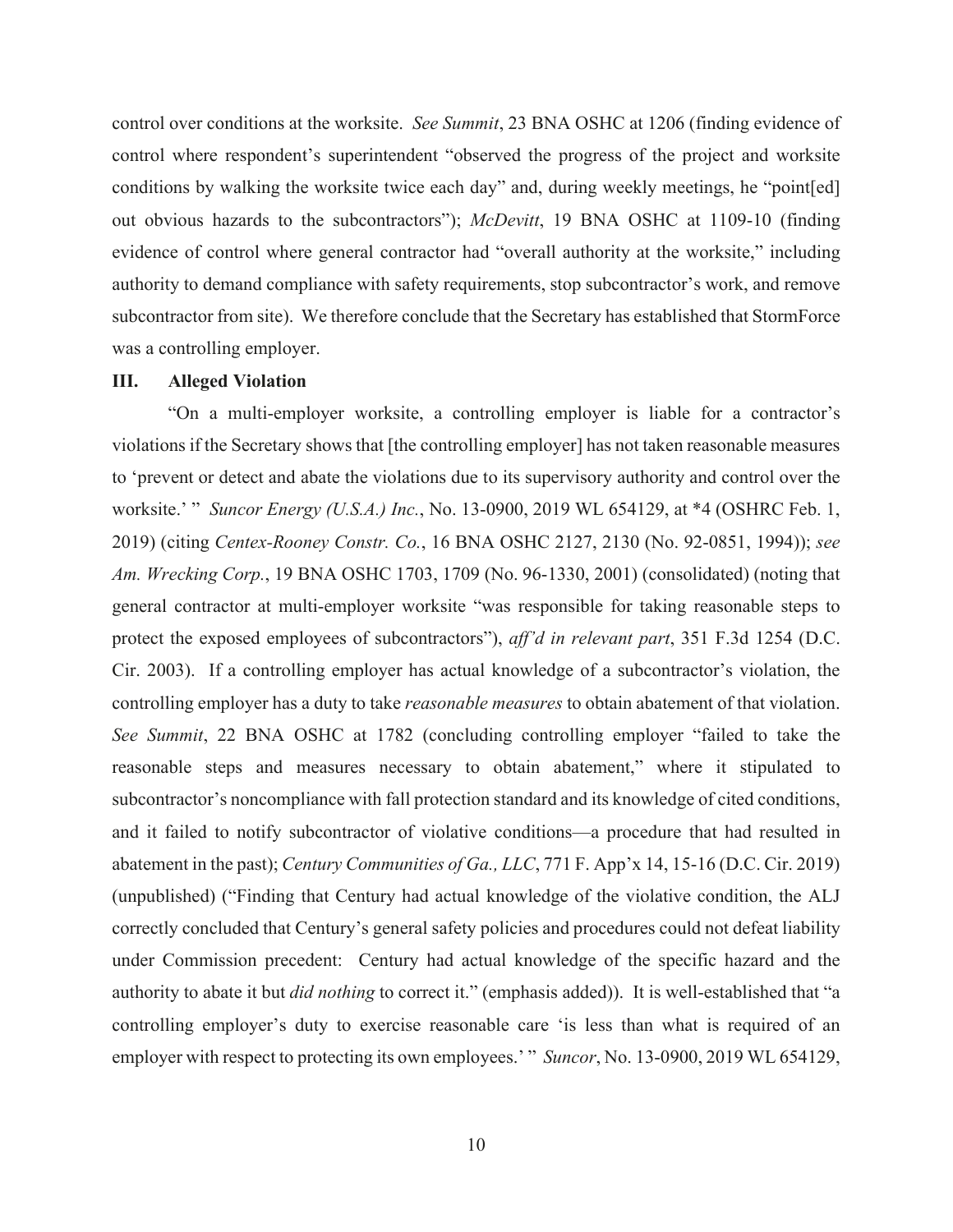at \*4 (citing *Summit*, 22 BNA OSHC at 1781, which quotes OSHA Instruction CPL 02-00-124, Multi-Employer Citation Policy ¶ X.E.2).

Here, the judge found noncompliance based on her finding that FRE failed to use any form of fall protection, and then concluded—based solely on photos taken by StormForce's site foreman during his worksite inspections—that StormForce had actual knowledge of that failure.<sup>10</sup> See *Tampa Shipyards, Inc.*, 15 BNA OSHC 1533, 1537 (No. 86-0360, 1992) (consolidated) ("The actual or constructive knowledge of a foreman or other supervisory employee can be imputed to the employer."). In reaching these conclusions, however, the judge did not discuss StormForce's lesser duty as a controlling employer or specify what StormForce should have done differently to fulfill its compliance obligations. *See Suncor*, No. 13-0900, 2019 WL 654129, at \*4. For the reasons discussed below, we find the record evidence does not establish that StormForce had actual knowledge of the violative conditions, nor does the record establish that StormForce failed to meet its obligation as a controlling employer to "prevent or detect" these conditions. *See id.*

# *Actual Knowledge*

There is no dispute that during the two-day roofing project, FRE's crew was not using a guardrail system, a safety net, personal fall arrest systems, or a warning line system while working on the roof, and there is no claim that StormForce's site foreman believed otherwise. The remaining fall protection measure available to FRE's crew was a safety monitoring system, which is a permissible form of fall protection when, as in this case, roofing work is performed on a lowslope roof with a width of 50 feet or less. 29 C.F.R. § 1926.500(b) (definitions of "[l]ow-slope roof" and "[r]oofing work"); 29 C.F.R. § 1926.501(b)(10) & (13) (fall protection requirements). The record supports the judge's finding that, at the time of OSHA's inspection, FRE's fivemember crew could not have been using a safety monitoring system that complied with the fall protection standard, because the compliance officer's testimony, as well as his photos and video of the worksite, establish that all five crew members onsite that day were engaged in roofing work, which precludes a finding that any of them were serving as a safety monitor. 29 C.F.R.  $\S 1926.502(h)(1)(v)$  ("The safety monitor shall not have other responsibilities which could take

<sup>&</sup>lt;sup>10</sup> Although OSHA took a statement from StormForce's site foreman about a month after the compliance officer's inspection, this statement is not part of the record and neither party called him as a witness. In addition, OSHA took no statements from anyone associated with FRE including the crew that was working on the roof during OSHA's inspection, and the company's site foreman and owner—and neither party called any of these individuals as a witness.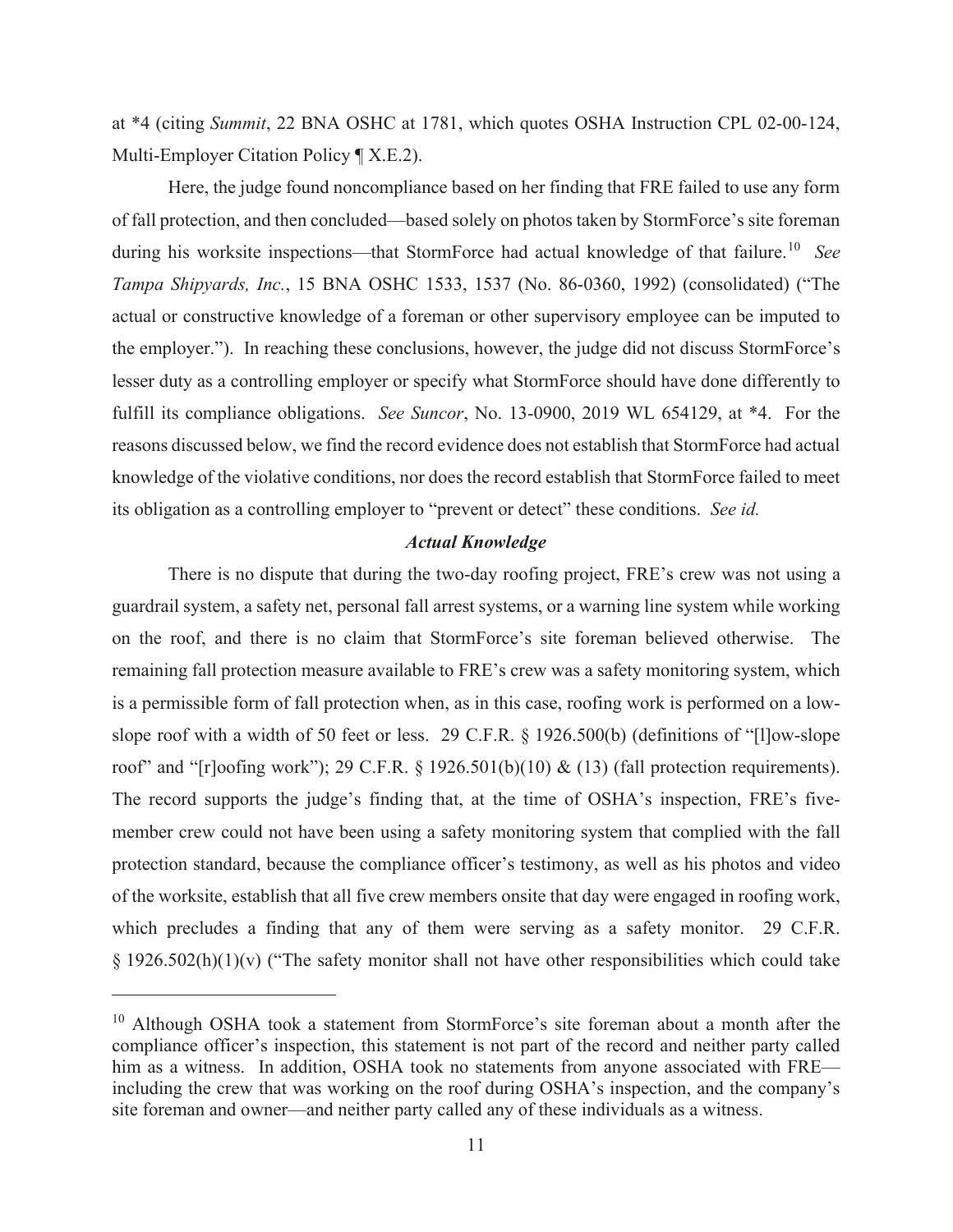the monitor's attention from the monitoring function."). But it is undisputed that StormForce's site foreman was not present at the time of OSHA's inspection. As such, he could not have had actual knowledge of the conditions observed by the compliance officer at that time.

The judge concluded that StormForce's site foreman nonetheless had actual knowledge of the violative conditions based exclusively on photos he had taken during his inspections of the roofing project, both on the morning of OSHA's inspection and the preceding day. Having reviewed these same photos, we find that none of them establish that a safety monitoring system was *not* being used by FRE during the site foreman's inspections. Indeed, all but one of the photos show fewer than five crew members on the roof, making it possible that there was a worker serving as a safety monitor who is simply not shown in the photos.<sup>11</sup> As for the only photo taken by StormForce's site foreman depicting five crew members, a close review shows that the crew member closest to the camera is simply standing on the roof with his arms near his head—he is not working on the roof, unlike his fellow crew members depicted in the photo, and therefore may have been serving as a safety monitor.<sup>12</sup> There is no credible evidence in the record, such as testimony from an FRE employee or the site foreman himself, that establishes or eliminates this

<sup>&</sup>lt;sup>11</sup> According to the judge, one of the site foreman's photos depicting fewer than five crew members "shows a crew member working at the roof's edge with no monitor on the same working level." We cannot discern the judge's basis for this conclusion since the roof's entire working level is not depicted and there were other FRE crew members at the site not included in the photo.

 $12$  There is no evidence in the record suggesting that "other responsibilities" may have taken this crew member's "attention [away] from the monitoring function." 29 C.F.R. § 1926.502(h)(1)(v). In addition, contrary to the judge's finding, the four other crew members shown in the photo are "within visual sighting distance" of this employee—who appears to be "close enough to communicate orally" with them—and we disagree with the judge that being on slightly different slopes means that they are on different "walking/working surface[s]." 29 C.F.R. § 1926.502(h)(1)(iii), (iv); *see* 29 C.F.R. § 1926.500(b) (defining "[w]alking/working surface" as "any surface, whether horizontal or vertical on which an employee walks or works, including, but not limited to, floors, roofs, ramps, bridges, runways, formwork and concrete reinforcing steel but not including ladders, vehicles, or trailers, on which employees must be located in order to perform their job duties"); *compare Pete Miller, Inc.*, 19 BNA OSHC 1257, 1258 (No. 99-0947, 2000) (finding that use of safety monitor did not comply with requirements of § 1926.502(h), because "monitor was on the upper roof six feet above [worker]"). Finally, as to the remaining requirements in § 1926.502(h)—which pertain to the competency of the safety monitor as well as his duty to "warn the employee when it appears that the employee is unaware of a fall hazard or is acting in an unsafe manner"—this photo does not show whether, based on his observations, the site foreman would have been able to recognize any obvious deficiency.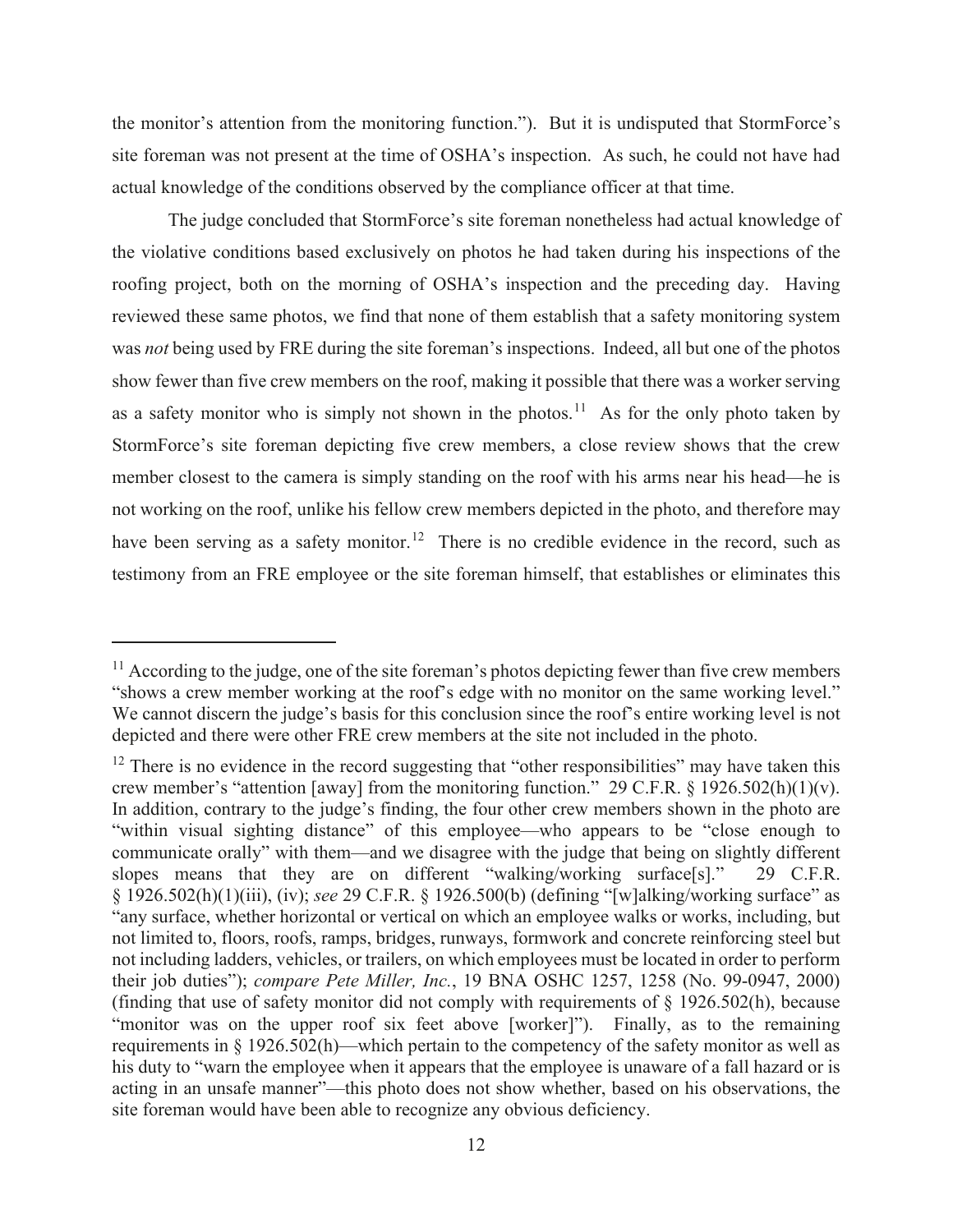possibility.<sup>13</sup> 29 C.F.R. § 1926.502(h)(1)(i), (ii). Finally, the record does not preclude the possibility that another crew member, not shown in the photo, was acting as a safety monitor although the compliance officer observed a five-member crew when he conducted his inspection on September 28, the only photo depicting five crew members shows the worksite as the site foreman observed it on September 27, the day *before* OSHA's inspection.<sup>14</sup>

Given the lack of evidence in the record concerning what StormForce's site foreman actually observed during his inspections of the worksite, we find the Secretary has failed to establish that StormForce had actual knowledge of the violative conditions.

## *Reasonable Care*

In the absence of actual knowledge of the violative conditions, we turn to whether StormForce met its obligation as a controlling employer to "exercise reasonable care," i.e., to take "reasonable measures" to "prevent or detect" the violative conditions. *Suncor*, No. 13-0900, 2019 WL 654129, at \*4 (internal quotation marks omitted). The Secretary does not dispute that StormForce's monitoring and inspection procedures satisfied the company's "secondary role as a controlling employer in light of objective factors—the nature of the work, the scale of the project, and the safety history and experience of the contractors involved." *Id.* at \*7. Indeed, although the judge found that StormForce's AIM was aware FRE had a history of OSHA violations, the Secretary has not challenged the appropriateness of StormForce's procedures in light of that history. *See* OSHA Instruction CPL 02-00-124, Multi-Employer Citation Policy ¶ X.E.3.d ("More frequent inspections are normally needed if the controlling employer knows that the other

 $13$  The compliance officer testified that he was aware based on "third-party knowledge" from his OSHA office that FRE's owner had provided sworn testimony in "other cases" that FRE does not use safety monitors on its roofing projects. Although no objection was made to this testimony, we find it is entitled to no weight. The Secretary neither called FRE's owner as a witness to explain his purported testimony in "other cases" nor attempted to admit any such testimony as evidence in the instant proceeding. Even if the owner's prior testimony were otherwise admissible, the compliance officer's vague description concerning the source of this information—"third-party knowledge" that was "from [his] office"—makes it impossible to assess the credibility of that source. FED. R. EVID. 802 (Rule Against Hearsay), 805 ("Hearsay within hearsay is not excluded by the rule against hearsay if each part of the combined statements conforms with an exception to the rule.").

 $14$  The day on which the site foreman's photos were taken—September 27 or September 28, the day of OSHA's inspection—can be determined based on the crew's clothing. Although the record shows that there were five crew members on site during the compliance officer's inspection, there is no evidence concerning the size of FRE's work crew on September 27.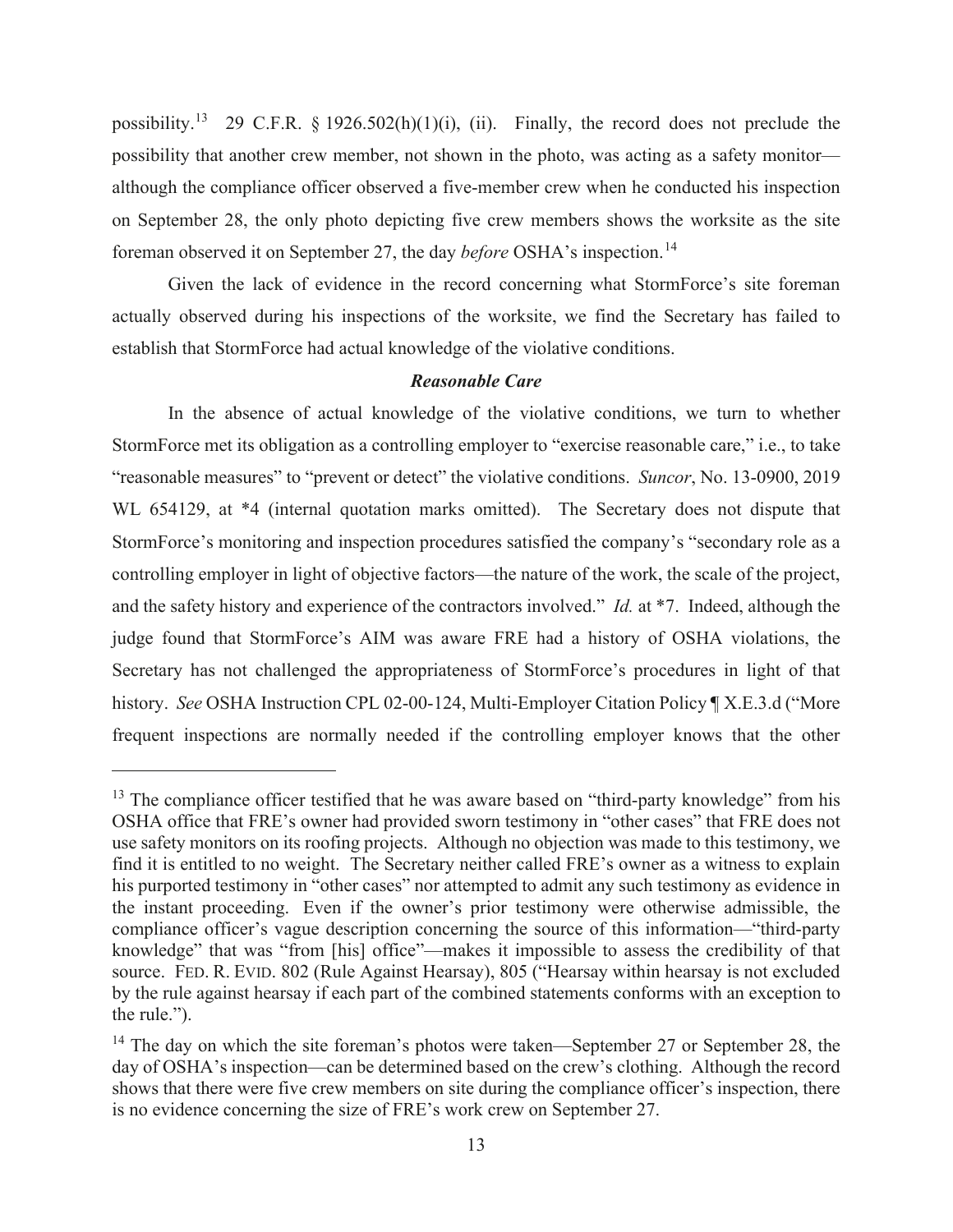employer has a history of non-compliance."). And the Secretary does not question the frequency of the StormForce site foreman's inspections at this worksite or argue that, under the company's procedures, the site foreman should have been at the worksite at the time of OSHA's inspection.

With respect to StormForce's exercise of reasonable care, the Secretary simply asserts that the site foreman should have observed the FRE crew's failure to use fall protection—including the purported lack of a safety monitor—and then, pursuant to StormForce's procedures, sought abatement of these conditions by reporting them to FRE's site foreman. According to the Secretary, "[t]he hazardous conditions were open and obvious and would have been easily discovered by StormForce, had StormForce exercised reasonable care to discover hazards." In support, the Secretary claims that (1) StormForce's site foreman was required under the company's procedures to visit the worksite multiple times and photograph the work in progress; and (2) the judge found that some of the work depicted in the site foreman's photos occurred "shortly before" the compliance officer arrived and involved the same employees observed by the compliance officer, showing that the site foreman "was in the position and had ample opportunity to notice the lack of fall protection if he acted with due diligence . . . ."

As to the Secretary's first point, the record shows that this is exactly what StormForce's site foreman did here. There is no dispute that prior to OSHA's inspection, the site foreman both visited and photographed the worksite as required by StormForce's procedures. And as we have already found, none of the foreman's photos depict "open and obvious" fall protection violations. The Secretary's second claim is equally baseless—contrary to the Secretary's characterization of the judge's finding, the judge simply acknowledged the AIM's testimony that the site foreman photographed the worksite "likely the morning" of September 28, the same day the compliance officer conducted his inspection of the worksite. Given that the compliance officer did not commence his inspection and observe the fall protection hazards until around 12:30 p.m. and the site foreman's photos show the roofing project at an earlier stage, we find that more than a "short[]" period of time passed between the site foreman's and the compliance officer's inspections.<sup>15</sup>

<sup>&</sup>lt;sup>15</sup> The compliance officer testified that he arrived on site at  $12:21$  p.m. and the timestamps for his photos of the worksite, which he confirmed are accurate, show that they were taken around 12:30 p.m. In addition, a comparison of the two sets of photos from September 28 shows that the compliance officer took his photos near the end of the roofing job, after the new shingles had been installed, whereas the site foreman took his photos before installation was complete. In fact, the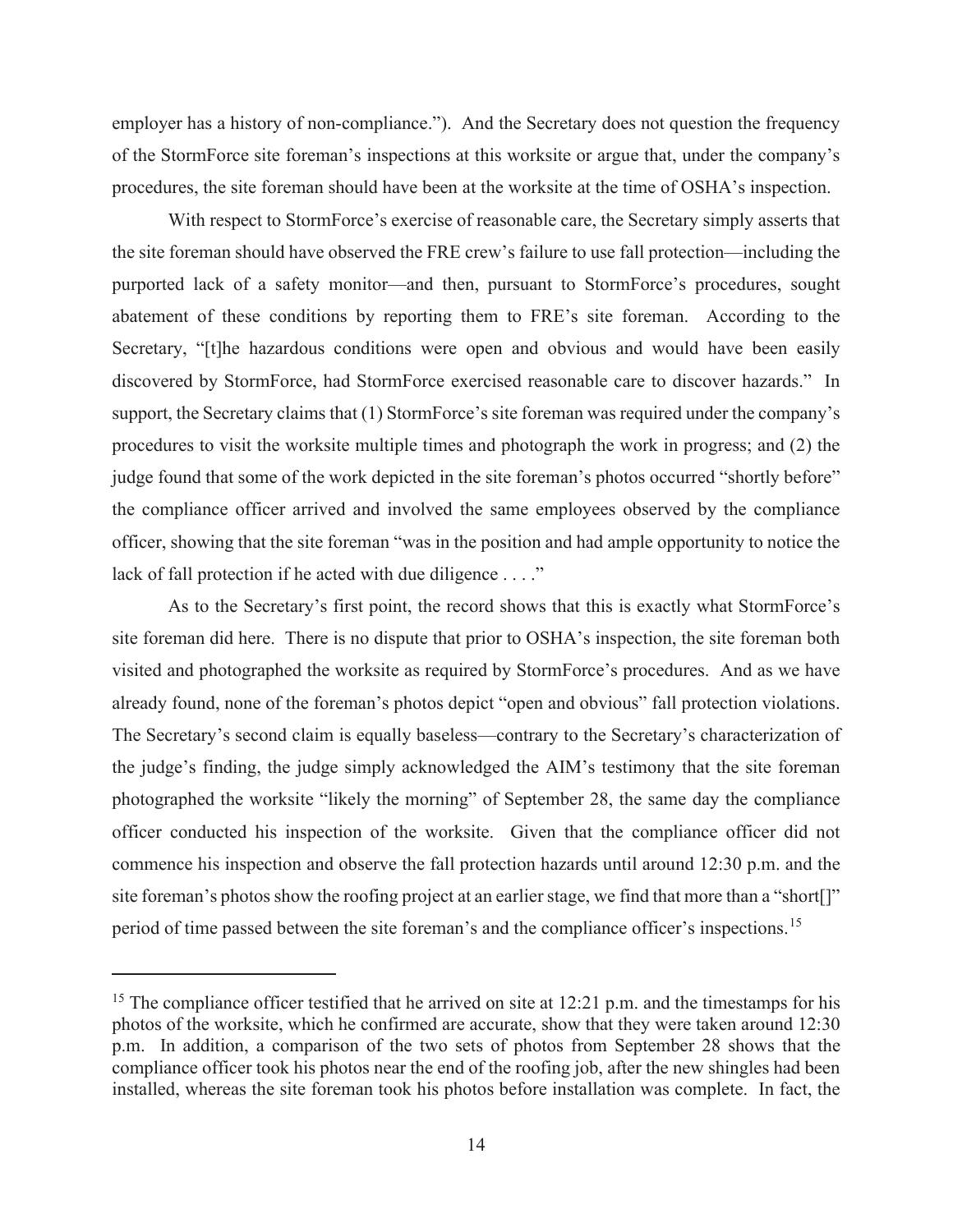In any event, it is not clear whether FRE's use of a safety monitoring system was only deficient at the time of OSHA's inspection or whether FRE was not using a safety monitoring system at all that day. Absent clarity on this point, the amount of time that elapsed between the foreman's and the compliance officer's inspections is largely irrelevant. *See Suncor*, No. 13-0900, 2019 WL 654129, at \*5 (finding no constructive knowledge because, among other things, violative condition existed where controlling employer's employees did not work, meaning that condition "was not in plain view of [controlling employer's] own personnel"); *David Weekley Homes*, 19 BNA OSHC 1116, 1119 (No. 96-0898, 2000) ("in concluding that the violations 'surely were in view' of Weekley's representatives since they were seen by compliance officer Nelson, the judge failed to consider the nature, location, and duration of these conditions," particularly since "Weekley can only be held responsible for those violations 'which it could reasonably be expected to prevent or detect' ").

Finally, the Secretary points out that StormForce's procedures require the site foreman to call his FRE counterpart if a traditional form of fall protection, such as personal fall arrest systems, is not observed in use during a worksite inspection. The record, however, does not preclude the possibility that such a conversation took place in this instance. In fact, the compliance officer testified that he recalled the site foreman talking about how he had met with FRE's site foreman for this project "as many as two times," and StormForce's AIM testified it was his understanding that the two companies' site foremen had communicated with one another on the day of OSHA's inspection, but he did not know the content of any of their communications.

In light of this record evidence, we find the Secretary has not established that StormForce, as a controlling employer, failed to take reasonable measures to "detect or prevent and abate" the violative conditions at issue. *Suncor*, No. 13-0900, 2019 WL 654129, at \*4.

shadows depicted in each set of photos suggest that the site foreman's photos were taken well before the compliance officer's photos.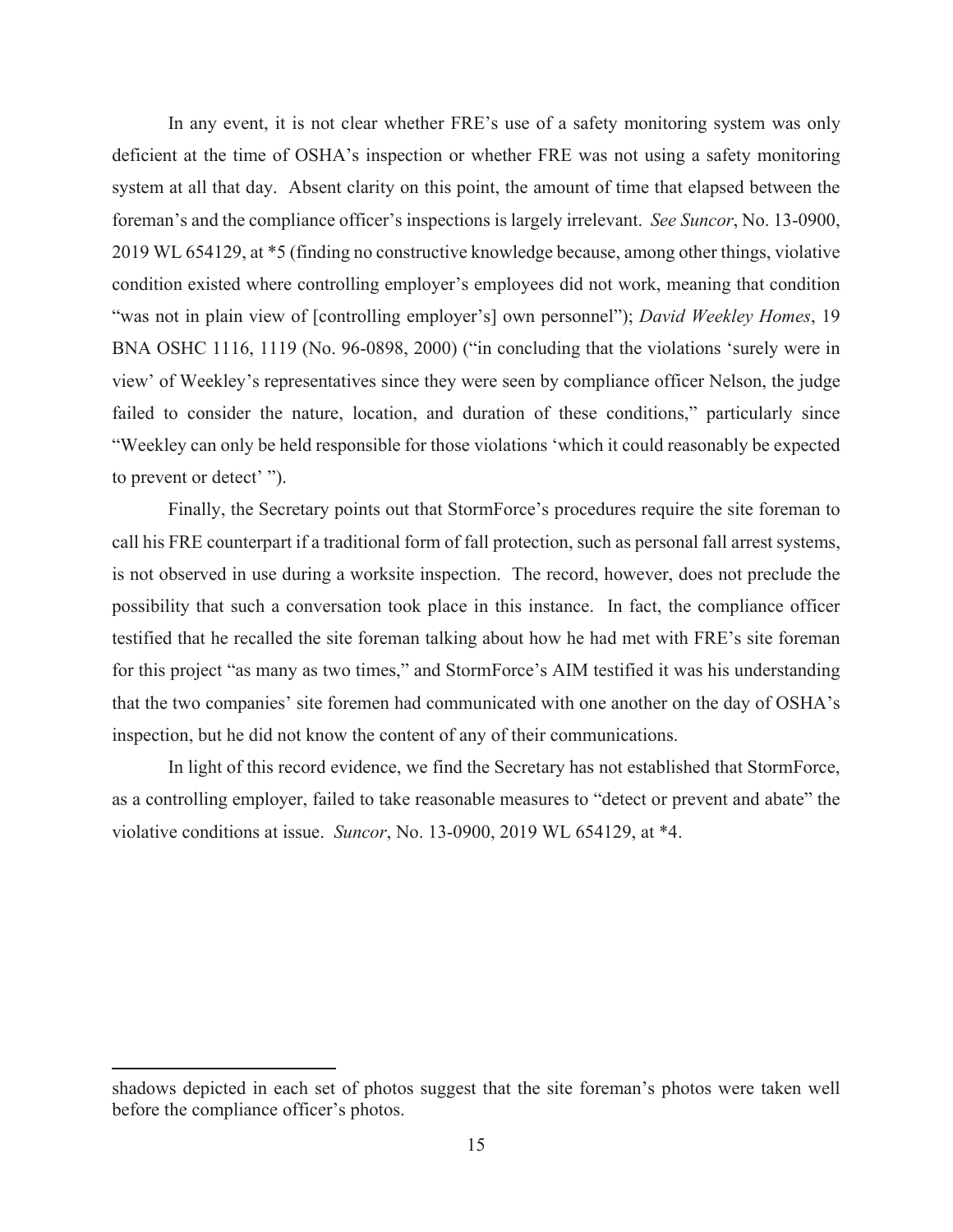Accordingly, we reverse the judge and vacate the citation.

SO ORDERED.

 $\sqrt{s/2}$ 

Cynthia L. Attwood Chairman

/s/

James J. Sullivan, Jr. Commissioner

 $/s/$ 

Amanda Wood Laihow Dated: March 8, 2021 Commissioner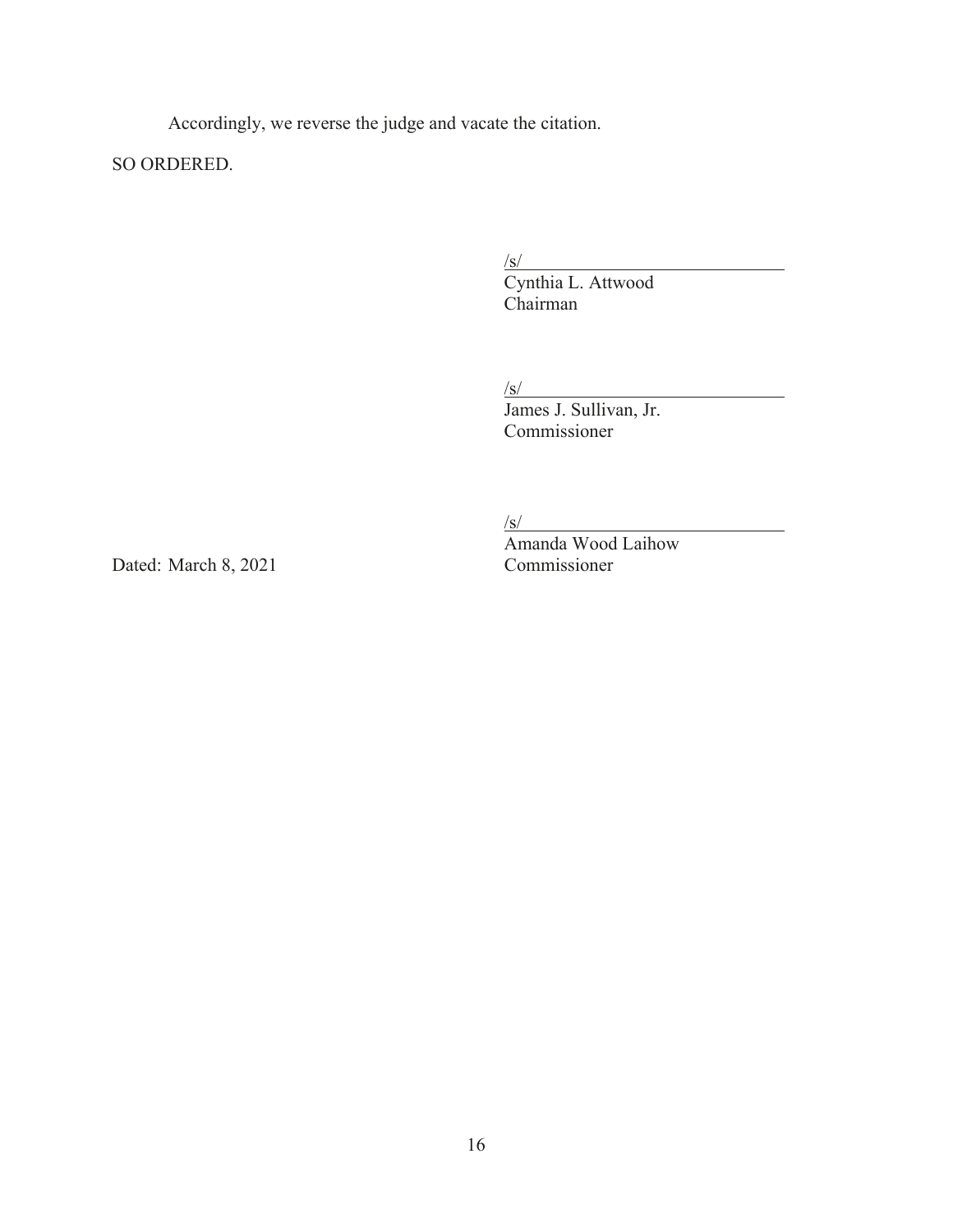

United States of America **OCCUPATIONAL SAFETY AND HEALTH REVIEW COMMISSION** 1120 20th Street, N.W.,  $9<sup>th</sup>$  Floor Washington, DC 20036-3457

Secretary of Labor,

Complainant,

v.

OSHRC Docket No. **19-0593**

StormForce of Jacksonville, LLC,

Respondent.

Appearances:

Dane L. Steffenson, Esq., U.S. Department of Labor, Office of the Solicitor, Atlanta, Georgia, for Complainant

Andrew M. Fredrickson, Esq. and Anthony D. Tilton, Esq., Cotney Construction Law, LLP, for Respondent

# JUDGE: Administrative Law Judge Heather A. Joys

# **DECISION AND ORDER**

After receiving an anonymous complaint about hazardous working conditions, the Jacksonville Area Office of the Occupational Safety and Health Administration initiated an inspection of a roofing job at a house in West Jacksonville, Florida. Compliance Safety and Health Officer Nolan Houser conducted the inspection. At the worksite, he found five roofers on a 13 ½ foot high, low-sloped, residential roof, none of whom appeared to be using any form of fall protection. The crew consisted of employees of Florida Roofing Experts, Inc. (FRE). From information he obtained on the site, CSHO Houser discovered StormForce of Jacksonville, LLC, (StormForce) was the general contractor for the job. Based upon these findings, the Secretary issued StormForce a single item citation alleging a serious violation of 29 C.F.R. § 1926.501(b)(13) for failure to provide fall protection. The Secretary issued the citation to StormForce under the multi-employer worksite doctrine. The Secretary proposes a penalty of \$10,210.00 for the citation.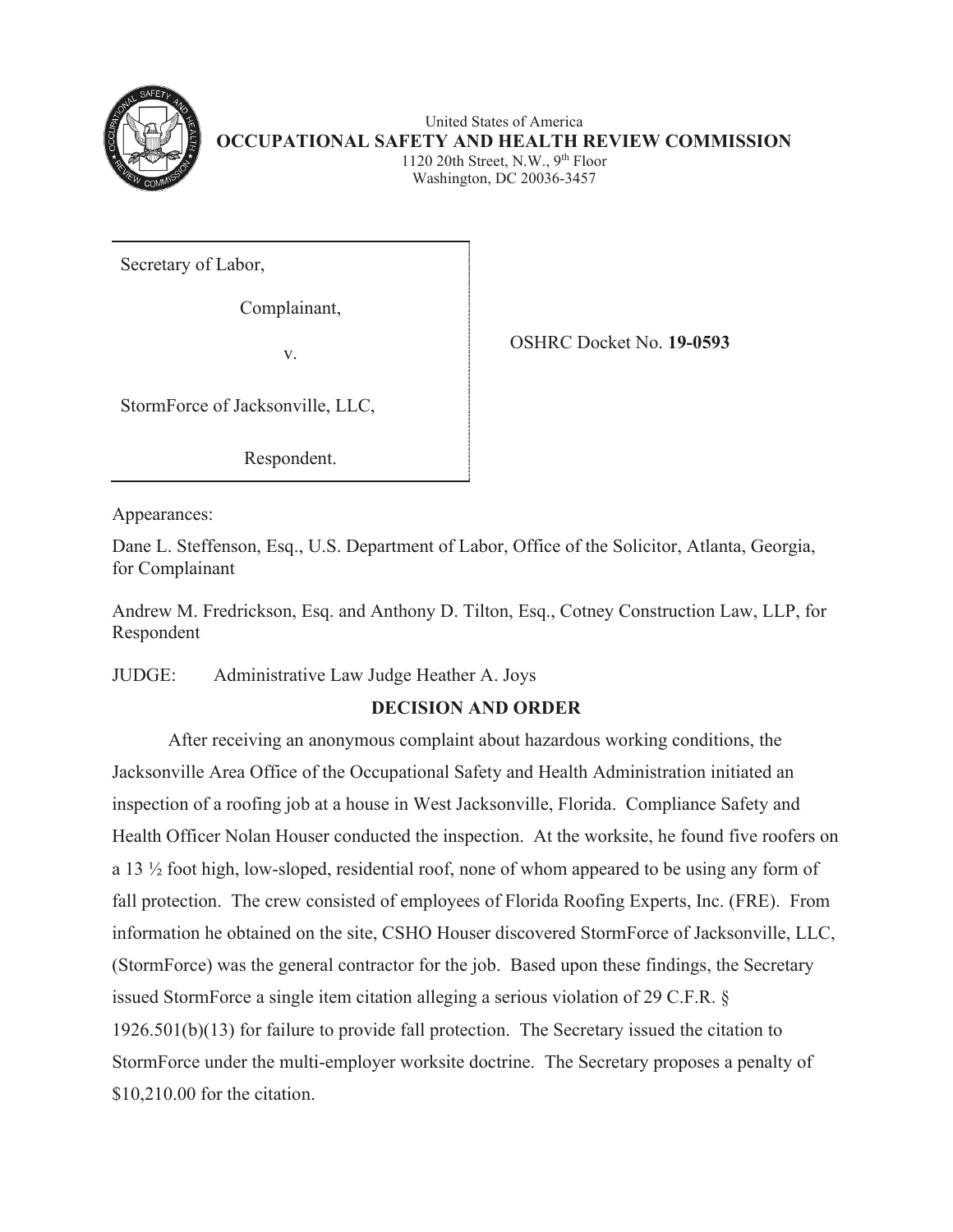There is little doubt the roofing crew observed by CSHO Houser was not protected from a fall hazard. The question is: Was StormForce properly cited for the exposure of FRE's roofing crew? To answer that question, the court must interpret and apply the Commission's multiemployer worksite doctrine to the unique facts of this case.

 The undersigned held a hearing in this matter on December 9 and 10, 2019, in Jacksonville, Florida. The parties filed post-hearing briefs on March  $13, 2020$ .<sup>1</sup>

For the reasons discussed below, the citation is affirmed and a penalty of \$10,210.00 is assessed.

#### **JURSIDICTION**

At the hearing, the parties stipulated jurisdiction of this action is conferred upon the Commission pursuant to § 10(c) of the Occupational Safety and Health Act of 1970, 29 U.S.C. § 651. The parties also stipulated at the hearing that at all times relevant to this action, StormForce was an employer engaged in a business affecting interstate commerce within the meaning of § 3(5) of the Act (Tr. 12). Based on the parties' stipulations and the facts presented, StormForce is an employer covered under the Act and the Commission has jurisdiction over this proceeding.

#### **BACKGROUND**

#### **Stipulated Facts**

The parties stipulated to the following facts:

Respondent retained Florida Roofing Experts, Inc., as a subcontractor at a work site located at 3502 Lenczyk Drive, West Jacksonville, Florida 32277.

 Respondent's employees were not exposed to any alleged hazard at the inspection site.

 The citation at issue is not based on any alleged exposure of Respondent's foreman, which is the only employee it had at the inspection site.

 OSHA's compliance safety and health officer entered the inspection site on September 28, 2018.

 Respondent's employees were not present at the inspection site on September 28, 2018, during OSHA's inspection.

 And OSHA issued one serious citation to the Respondent for an alleged violation of 29 CFR 1926.501(b)(13) as a result of this inspection.

(Tr. 11-12)

<sup>&</sup>lt;sup>1</sup> To the extent either party failed to raise any other arguments in its post-hearing brief, such arguments are deemed abandoned.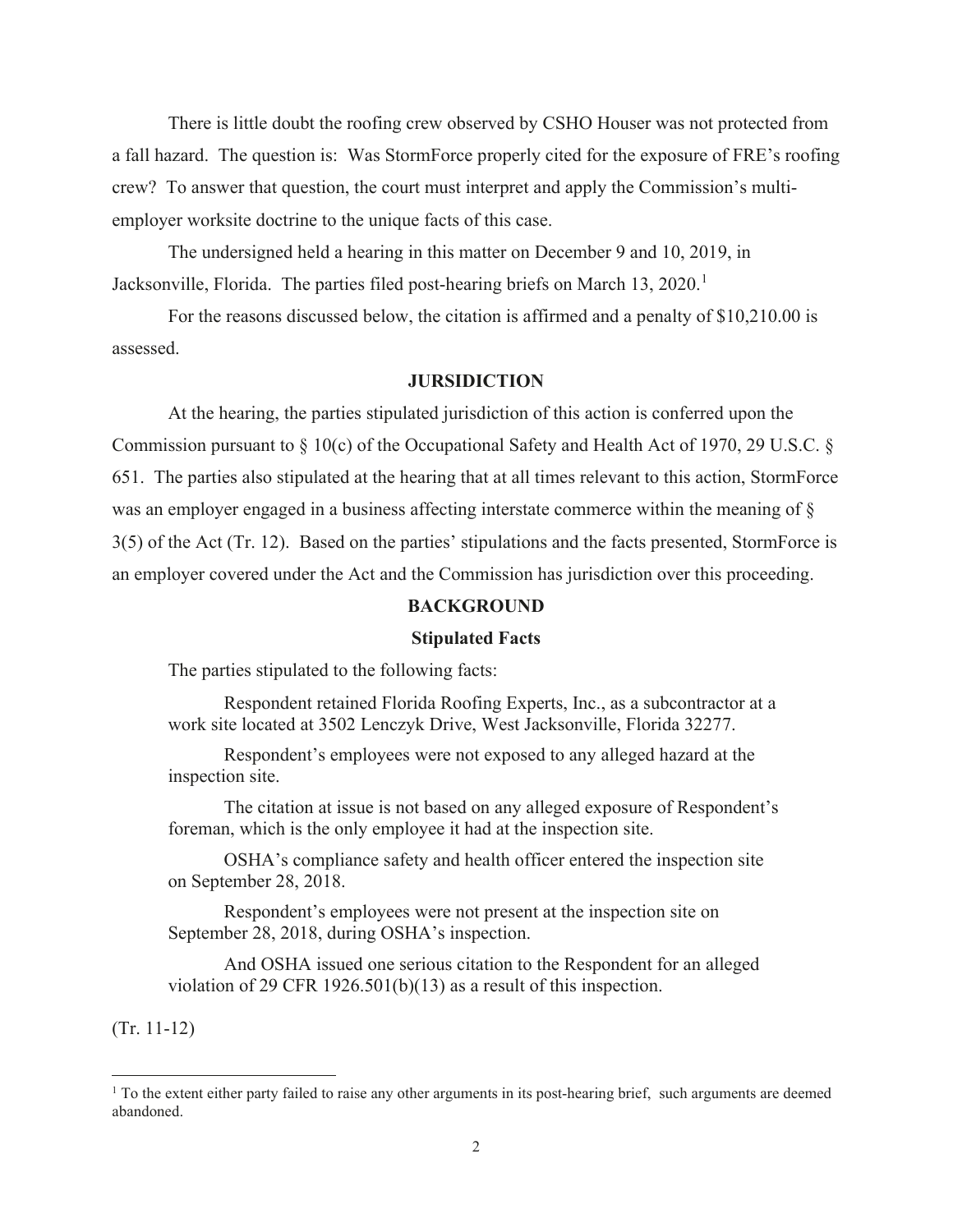During the course of the hearing, the parties further stipulated the pitch of roof at the worksite was less than 4 in 12 and met the definition of a low-slope roof found at 29 C.F.R. § 1926.500(b) (Tr. 321-22). The parties agreed the width of the roof was less than 50 feet (Tr. 321). The Secretary also stipulated he did not contend StormForce was the correcting employer as that term is used in his multi-employer worksite policy (Tr. 355).

#### **StormForce's Operations**

StormForce is a family-owned roofing contractor doing business in Jacksonville, Florida, since 2012 (Tr. 45). It is owned by Rebecca Manderson and her husband (Tr. 219). Thomas Ashley is the company president (Tr. 221-21). For the past seven years, the Manderson's son, Jacob, has been the company's Area Installation Manager (AIM) and holds the company's roofing license for the State of Florida (Tr. 41, 44). StormForce contracts directly with homeowners to perform roofing work on their homes. At the time of the inspection, StormForce had 31 employees (Tr. 46).

None of StormForce's employees perform roofing work. Rather, it subcontracts for all its labor. Since 2017, StormForce exclusively used Florida Roofing Experts (FRE) for its labor needs. Prior to that, StormForce used Great White Construction. Travis Slaughter is the owner of FRE and its predecessor, Great White Construction. In the last three years, AIM Manderson estimated it had completed 600 to 700 roofing jobs using labor supplied by company's owned by Travis Slaughter.

For each of its roofing jobs, StormForce was responsible for scheduling with the homeowner, ordering and coordinating delivery of the materials, overseeing logistics, inspecting the work performed, and obtaining and distributing payment (Tr. 41, 81, 175). AIM Manderson is responsible for oversight of these aspects of the job. StormForce employs roofing inspectors and site foremen who report directly to AIM Manderson (Tr. 42). It assigns a single site foreman for each of its roofing jobs. AIM Manderson trains StormForce's site foremen (Tr. 186).

#### *The Site Foreman*

The site foreman's duties are spelled out in StormForce's Job Summary<sup>2</sup> and training materials (Exhs. C-2 and R-27). According to the Job Summary, the "Site Foreman is

<sup>&</sup>lt;sup>2</sup> AIM Manderson testified StormForce had a newer version of the Job Summary for the site foreman position (Tr. 116). He had testified similarly in his deposition (Tr. 113-14). AIM Manderson's testimony appeared heavily coached. Certain responses were repeated nearly verbatim. Although his position with the company involved significant responsibility, he claimed ignorance of basic operations. He repeatedly refused to confirm the authenticity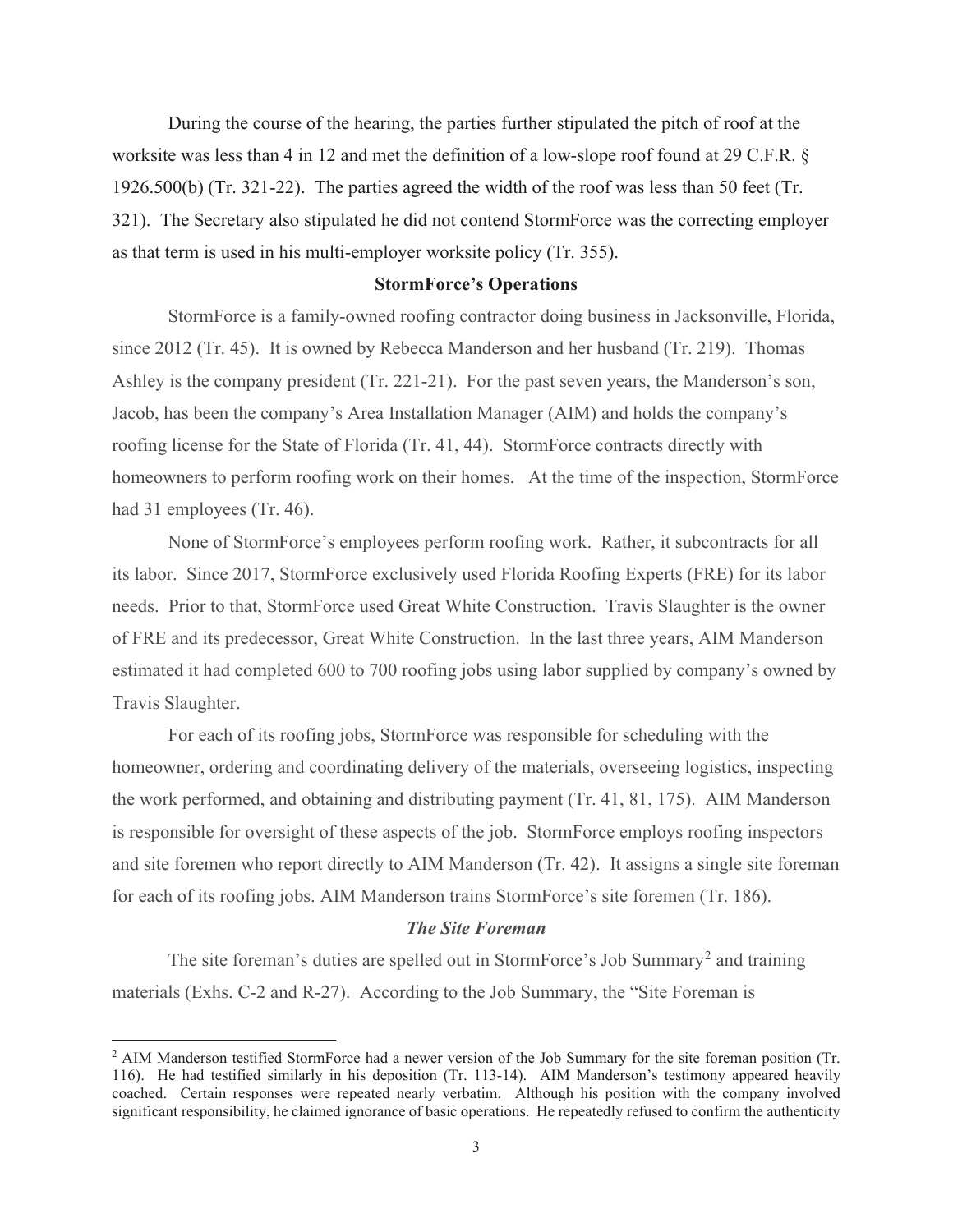responsible for managing the subcontractor's crew while replacement roofs are being installed." (Exh. C-2) He serves as the point of contact with the homeowner, verifies the job is being done according to "technical specifications," manages material needs, and obtains homeowner sign off and payment (Exh. C-2).

The site foreman's procedures for any given worksite are outlined in the training materials (Exh. R-27 pp. 14-15; Tr. 99). The site foreman is assigned his jobs for the week on Sunday evening. He is responsible for putting together the "installation package" which includes various paperwork. The site foreman is to arrive at the worksite by 7:00 a.m., when he is to introduce himself to the homeowner, let the homeowner know he is the point of contact, and place StormForce's sign in the yard. He checks the materials for accuracy. Once the crew arrives, the site foreman holds a "crew huddle." During the crew huddle, the site foreman identifies the subcontractor's crew leader and exchanges contact information; he reminds the crew he is the only point of contact for the homeowner; and he reviews the scope of work, the dress and language codes, and the HVAC and home protection protocols with the subcontractor's crew (Tr. 100-01). The site foreman has responsibility to inspect the work at several stages of the roofing process and is required to take pictures (Tr. 100-03). The site foreman is to take pictures that cover 31 items enumerated in the training materials and upload the pictures to StormForce's customer relations manager (CRM) (Exh. R-17 p. 18; Tr. 121). He conducts the final inspection with the homeowner, completes the final paperwork, and uploads the information to the CRM.

 According to AIM Manderson, a site foreman would typically be assigned five to seven jobs per week or two per day (Tr. 176, 272). At the time of the inspection, StormForce was only contracting with homeowners for residential roofing work (Tr. 292). StormForce's residential roofing jobs take one to two days to complete (Tr. 273). In order to complete his job assignments, the site foreman would need to be on the worksite at least three times (Tr. 104).

of company documents produced to the Secretary in discovery. In addition to appearing coached, AIM Manderson testified in a halting manner, seeming to consider what answer would be most beneficial, rather than providing candid responses. Based upon his demeanor and manner of testifying, the undersigned did not find AIM Manderson a credible witness. StormForce did not produce the newer version of the job description in discovery. Nor did it submit a different version at hearing. Failure to submit evidence within a party's possession and control raises an inference the evidence does not exist or would be unfavorable to it. *Capeway Roofing Systems, Inc*., 20 BNA OSHC 1331 (No. 00- 1968, 2003) (citations omitted); *see also Regina Contr. Co.*, 15 BNA OSHC 1044, 1049 ((No. 87-1309, 1991).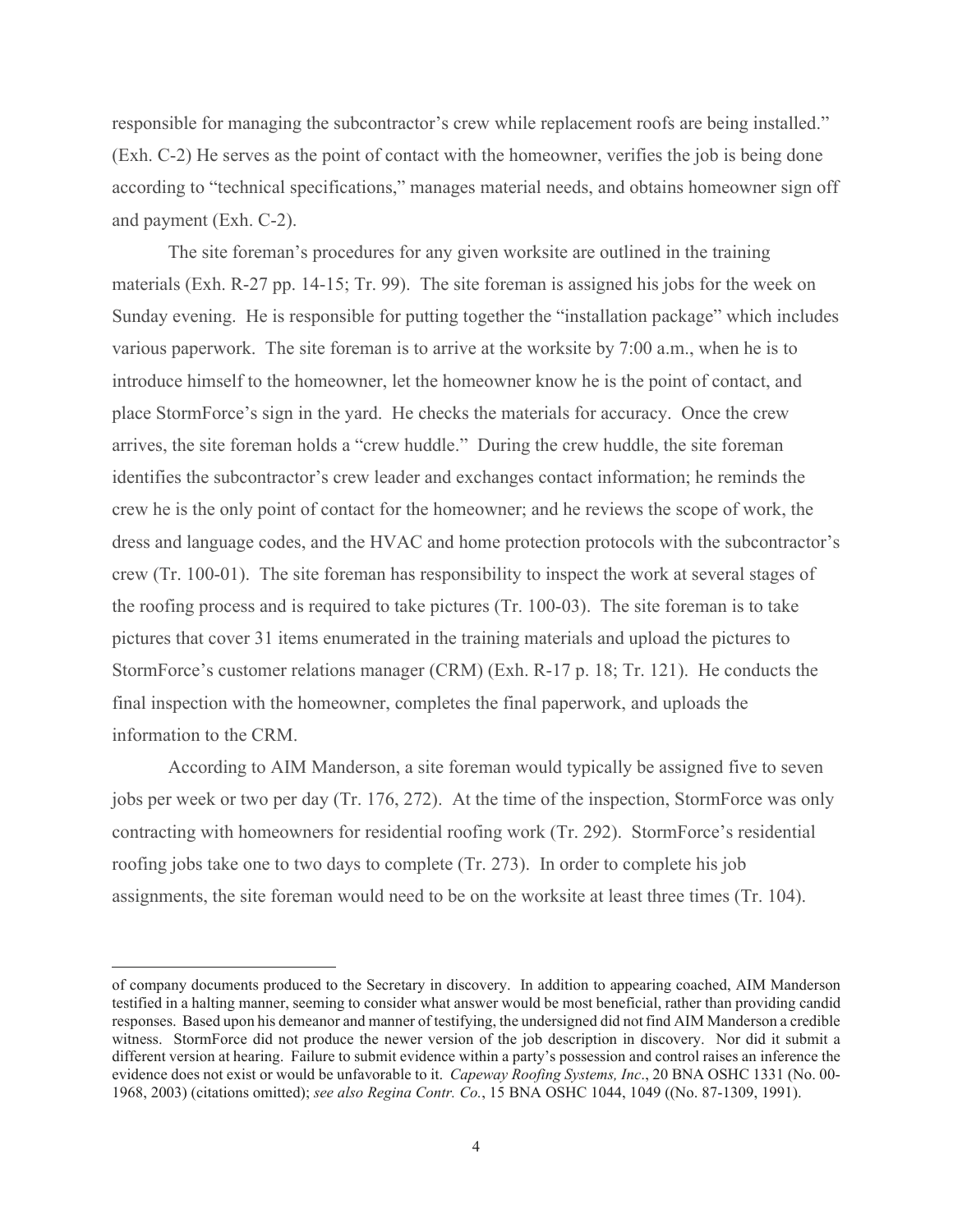To ensure the work of the subcontractor was done properly, according to code, and in conformance with the subcontract, the site foreman did not interact directly with the subcontractor's employees. Rather, the site foreman was to notify the subcontractor's management of any infractions (Tr. 93, 118, 290-91). StormForce had found this the most effective way to address any concerns with the work or conduct of subcontractor employees because they "listen to their own supervisors." (Tr. 118, 270-71) AIM Manderson testified this was an effective method of ensuring compliance with all the terms of the subcontract (Tr. 71-72, 110, 167, 290-91).

The training materials contain a page titled: "Site Foreman Safety and Check Lists and Procedures" delineating the site foreman's responsibilities with regard to safety (Exh. R-27 p. 13) Tr. 107-08). The Site foreman's responsibilities are

- 1) Overseeing job progress and ensuring that work is carried out in conformance
	- with the Subcontract Agreement between StormForce and its Subcontractor;
	- 2) Managing, ordering, and attending to the building material needs for the project;
	- 3) Maintaining the job schedule and project timelines;
	- 4) Performing estimates and cost analysis for the purposes of meeting customer expectations; and
	- 5) Examining the installation in order to ensure that work meets or exceeds all applicable building codes.

(Exh. R-27 p. 13) It specified the site foreman was not responsible for training, monitoring, or disciplining the subcontractor's employees for safety and health compliance; for inspecting or monitoring the worksite for subcontractor employee safety and health compliance; or for providing the subcontractor's employees with safety equipment. *Id*. The document contained a caveat which stated:

\*\*\*Please note that Site Foreman should recognize when a Subcontractor's employee is engaged in work which is dangerous and could result in death or serious injury. It is certainly not StormForce's policy to ignore this type of behavior. If a Site Foreman witnesses a Subcontractor's employee working in violation of OSHA rules, the Site Foreman will contact Subcontractor's home office and notify the company director of this conduct.\*\*\*

*Id*. AIM Manderson testified the expectation is that the site foreman will ensure the subcontractor has fall protection equipment and that they are using it (Tr. 109). If it is not being used, the site foreman is to report it to the subcontractor's foreman. (Tr. 69-72; 110). The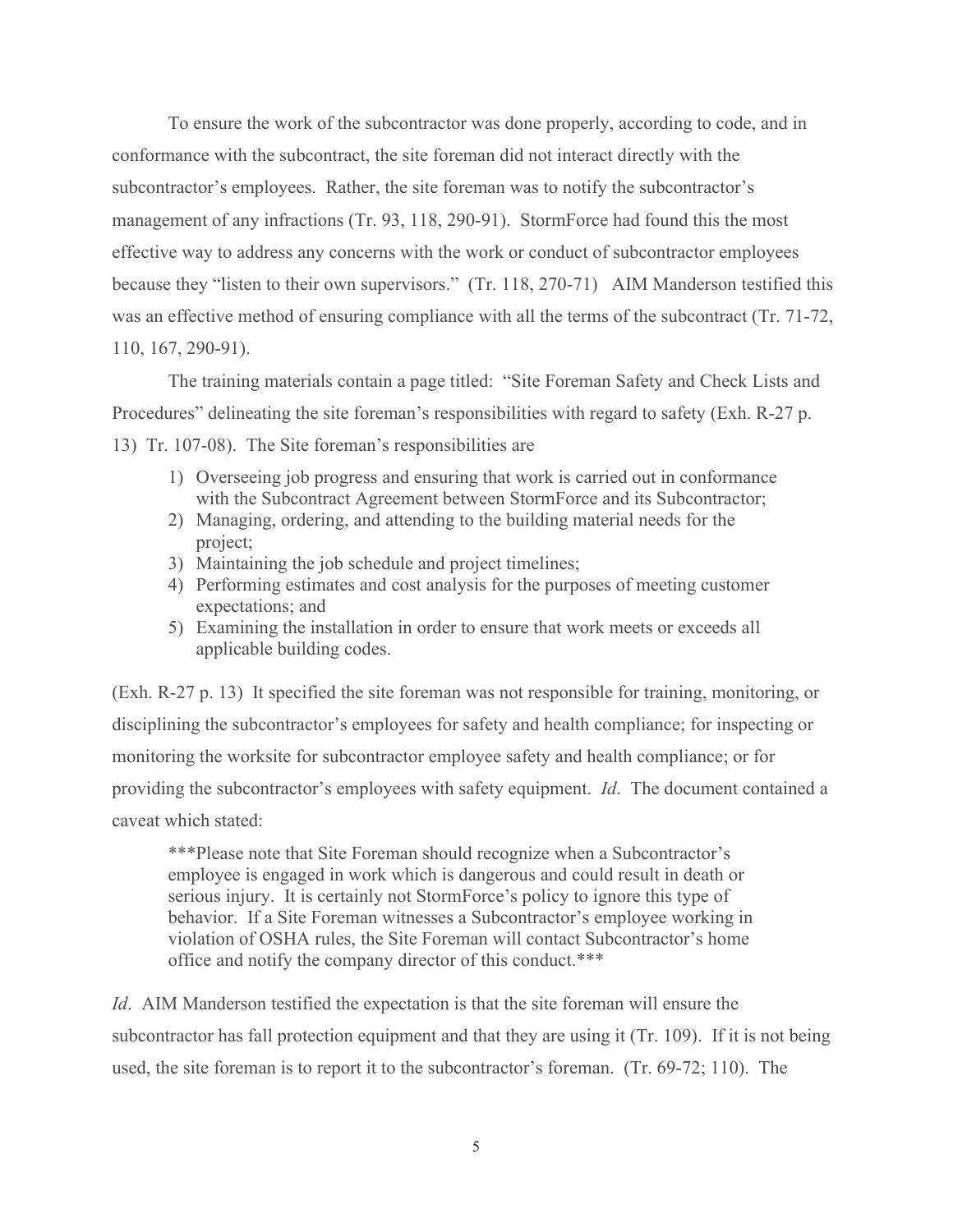checklist addressed this requirement with a space to check whether the site foreman has notified the subcontractor of an observed safety infraction.

## *The Subcontract for Labor*

For the job at issue, StormForce and FRE had a written master subcontractor agreement  $(Exh. R-26).$ <sup>3</sup> Under the terms of the agreement signed by Travis Slaughter, FRE supplied all "equipment, labor and services" required to complete each roofing job (Exh. R-26 p. 1). The equipment supplied by the subcontractor was the nail guns and compressor, ladders, and fall protection equipment (Tr. 177). FRE was responsible for securing all necessary permits (Exh. R-26 p. 3; Tr. 177). The agreement specifically prohibits FRE from placing any sign on the worksite that shows its name (Exh. R-26 p. 9). Attached to the master agreement is a standard fee agreement specifying the price for services "per square" and the payment terms (Exh. R-26 p. 12-13).

Jobs performed under the master subcontract are done so pursuant to a specific work or labor order. A sample work order is attached to the master agreement with spaces for, among other things, the start and end dates, location, and a description of what was to be provided (Exh. R-26 p. 14).<sup>4</sup> In the description section, StormForce provided the subcontractor with the size and pitch of the roof, and the number of pre-existing layers to be torn off (Tr. 276; Exh. R-29). Other items the subcontractor might provide, such as a dumpster, would also be included in this section (Exh. R-29). Prior to commencement of a job, StormForce provides FRE with a calendar invite specifying the date the job was to commence, the work order, and the notice of commencement from the homeowner (Tr. 281). FRE selects which of its crews will perform a job without input from StormForce (Tr. 183).

Also attached to the master agreement was a document titled "Subcontractor Expectations." (Exh. R-26 p. 16-20). Included in this document are guidelines for scheduling, communications, storage of materials, billing, and the procedures on the job beginning with "pulling up to the job site." (Exh. R-26 pp. 16-20). The first general guideline in the document states

 $3$  Although the effective date of the contract is October 6, 2017, the date at the bottom of each page of the document is March 1, 2013, suggesting the form had been used in the past. This, along with AIM Manderson's testimony StormForce did nothing to change their procedures after receiving a citation in 2016 (Tr. 69) makes suspect StormForce's contention it changed its policy regarding direct supervision of FRE's employees sometime between 2016 and the inspection.

<sup>4</sup> Exhibit R-29 is the work order for the worksite.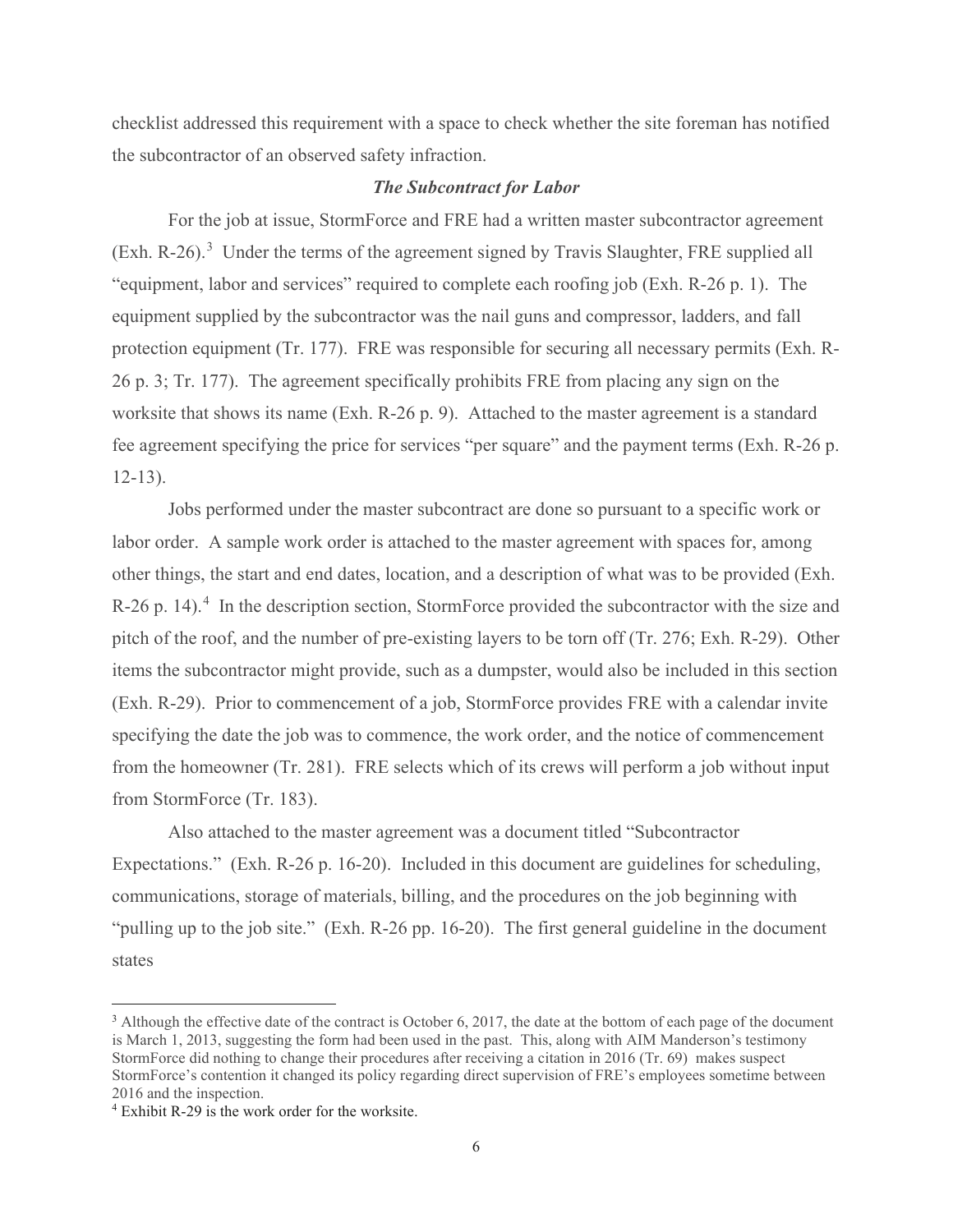During the performance of your work at the Project, the actions and behavior or (sic) your employees reflect upon the reputation of "**StormForce of Jacksonville LLC (StormForce**)**.** Do not take any actions or conduct yourself in a way that would be interpreted unfavorably upon StormForce and do not mention any other company names while working.

(Exh. R-26 p. 16, emphasis in the original) Subcontractor crews are prohibited from wearing garments with other contractor's names, or obscene or vulgar pictures or phrases. The subcontractor must do the job when scheduled and a crew may not begin a new job until the current job is complete. All rescheduling of jobs is to be done by the AIM. The subcontractor must communicate with the StormForce site foreman regarding arrival and departure times. The subcontractor decides when it will begin work, as long as work begins before 9:00 a.m., and sets the lunch and departure schedule for its crew (Tr. 178). It is to communicate any issues with material shortages or other problems related to the work to StormForce's site foreman. The document contains additional provisions addressing quality of work, protection of the homeowner's property, housekeeping, and cleanup.

The master subcontract between StormForce and FRE contained provisions addressing safety at the worksite, including StormForce's obligations to FRE's employees (Exh. R-26 pp. 7- 8). Under the contract, the subcontractor's employees were "required to follow the safety rules, regulations and procedures instituted by [FRE], StormForce or any other contractor on the project and shall comply with all safety requirements identified in the Occupational Safety and Health Act of 1970" (Exh. R-26 p. 7). The master subcontract specified StormForce had no responsibility for training or disciplining FRE's employees with regard to safety infractions. It contains an acknowledgement by FRE that it

shall control and implement all required safety procedures, and that StormForce shall only perform site visits for the purposes of determining conformance with the plans and specifications for the project. As a result, StormForce shall not be able to ensure Subcontractor (while working for Subcontractor) adherence to safety standards and the OSHA Act because StormForce cannot reasonably be expected to prevent, detect or abate violative conditions by reason of its limited role on the project. Therefore, Subcontractor shall be solely responsible for controlling safety on the jobsite as it related to Subcontractor.

*Id*. Should StormForce observe a safety infraction, the contract states "StormForce's sole remedy shall be to contact [FRE's] management personnel and identify the breach of contract." *Id*.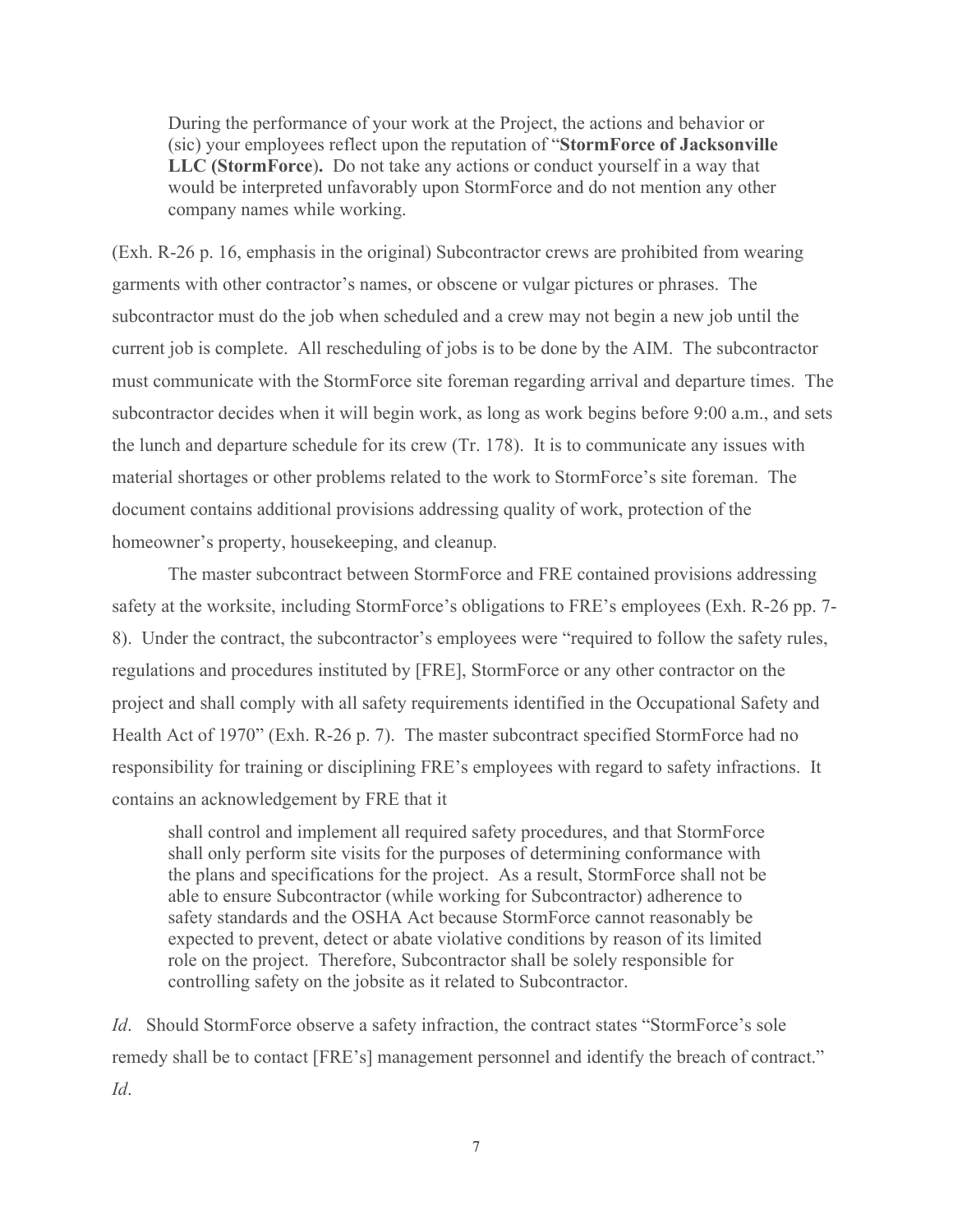#### **The Worksite and the Inspection**

In 2018, StormForce contracted with the homeowner of 3502 Lenczyk Drive, in West Jacksonville, Florida, to replace the home's roof. FRE provided a five-man crew to perform the work (Tr. 50, 230).<sup>5</sup> The job took two days to complete (Tr. 128). It began, September 27, 2018, and was completed by September 28, 2018. David Nosal<sup>6</sup> was StormForce's site foreman for the job (Tr. 49).

The worksite consisted of a single-story home with a low-slope roof (Exhs. C-13 and C-15). The height of the roof was 9 feet, 6 inches at the eave and 13 feet, 6 inches at the gable (Tr. 235). Photographs of the worksite taken by Site Foreman Nosal show the crew was required to tear off the existing roof and replace it with a new asphalt shingle roof (Exh. C-14).

On September 28, 2018, the Jacksonville Area OSHA Office received a complaint regarding worksite conditions at 3502 Lenczyk Drive. CSHO Houser was assigned to investigate the complaint (Tr. 227). As he drove up to the home, CSHO Houser observed five individuals working on the roof without the use of fall protection (Tr. 230, 233). He took video and photographs from the public street prior to entering the site (Tr. 229-31). Upon CSHO Houser's entering the worksite and identifying himself, the crew began to pack up their gear (Tr. 235-36). CSHO Houser was able to determine the individual in charge of the worksite was named Alfredo. Alfredo spoke little English. CSHO Houser obtained minimal information from the crew in the short time they remained onsite after he arrived. He observed fall protection equipment in the crew's van (Tr. 244).

Based upon information he obtained from Alfredo's phone and the permit posted at the worksite, CSHO Houser identified FRE as the employer of the roofing crew. He unsuccessfully attempted to contact FRE  $(Tr. 241).$ <sup>7</sup> The dumpster on site had a magnetic sign with

<sup>&</sup>lt;sup>5</sup> FRE also provided, and separately billed for, the dumpster.

<sup>&</sup>lt;sup>6</sup> Site Foreman Nosal left StormForce's employ three months after the inspection (Tr. 49). He was not called to testify by either party. As a former employee, he was equally available to either party via subpoena.

<sup>7</sup> Travis Slaughter, the owner of FRE and its predecessor company with whom StormForce subcontracted for labor, was well-known to the Jacksonville Area Office having been inspected and cited many times and having a reputation for a "disregard for safety." (Tr. 238-39) The undersigned takes judicial notice the Eleventh Circuit has issued orders of summary enforcement and contempt against Florida Roofing Experts, Great White Construction, and Travis Slaughter for failure to comply with final orders of the Commission. *See Secretary of Labor v. Great White Construction, Inc., Docket No.* 17-13711-D, Order for Summary Enforcement (11<sup>th</sup> Cir. October 2, 2017); *Secretary of Labor v. Great White Construction, Inc*., Docket No. 17-15760-E, Order of Summary Enforcement (11th Cir. June 5, 2018); *Secretary of Labor v. Great White Construction, Inc., Travis Slaughter, and Florida Roofing Experts, Inc.*, Docket No. 19-13261-J, Order of Civil Contempt (11<sup>th</sup> Cir. September 26, 2019). Photographs of multiple worksites taken by StormForce site foremen and maintained by StormForce show roofing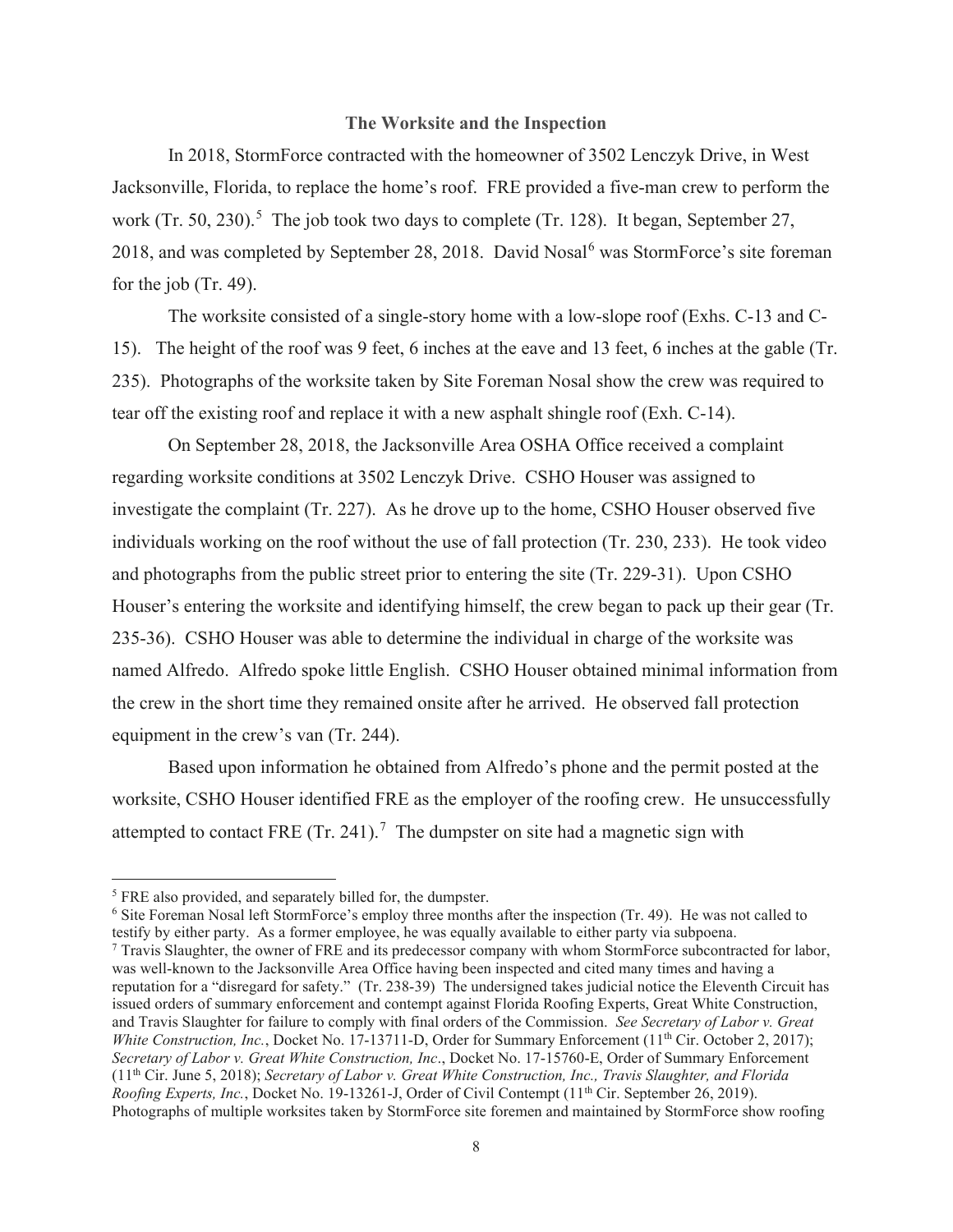StormForce's name and number on it and Alfredo identified the job site as belonging to StormForce (Tr. 237-38, 241). CSHO Houser called the number and was able to speak with AIM Manderson (Tr. 242). No one from StormForce was available to come to the worksite. The following Monday, CSHO Houser met with StormForce's company president, AIM Manderson, and Site Foreman Nosal (Tr. 244). During his meeting with StormForce personnel, CSHO Houser requested, and StormForce provided, the photographs maintained in the company's CRM for the worksite (Tr. 245-46). CSHO House interviewed Site Foreman Nosal who could not recall whether FRE employees were using any fall protection (Tr. 246).

Based upon his investigation, CSHO Houser recommended a citation alleging a single serious violation of  $\S 1926.501(b)(13)$  be issued to StormForce. CSHO Houser based his recommendation on his conclusion StormForce was the controlling employer onsite due to its overall oversight of the job. The Secretary issued StormForce the citation March 25, 2019. StormForce timely filed its notice of contest.

## **DISCUSSION**

# **The Citation**

The Secretary has the burden of establishing the employer violated the cited standard. To prove a violation of an OSHA standard, the Secretary must show by a preponderance of the evidence that (1) the cited standard applies; (2) the employer failed to comply with the terms of the cited standard; (3) employees had access to the violative condition; and (4) the cited employer either knew or could have known with the exercise of reasonable diligence of the violative condition. *JPC Group, Inc.*, No. 05-1907, 2009 WL 2567337 (OSHRC August 11, 2009).

 Item 1, Citation 1, alleges a violation of 29 C.F.R. § 1926.501(b)(13). The standard requires

Each employee engaged in residential construction activities 6 feet (1.8 m) or more above lower levels shall be protected by guardrail systems, safety net system, or personal fall arrest system unless another provision in paragraph (b) of this section provides for an alternative fall protection measure. Exception: When the employer can demonstrate that it is infeasible or creates a greater hazard to use these systems, the employer shall develop and implement a fall protection plan which meets the requirements of paragraph (k) of 1926.502.

crews exposed to fall hazards (Exhs. C-11 and C-12; Tr. 140-43, 203, 251-52). The undersigned finds AIM Manderson's testimony he was unaware of FRE's history of noncompliance less than credible.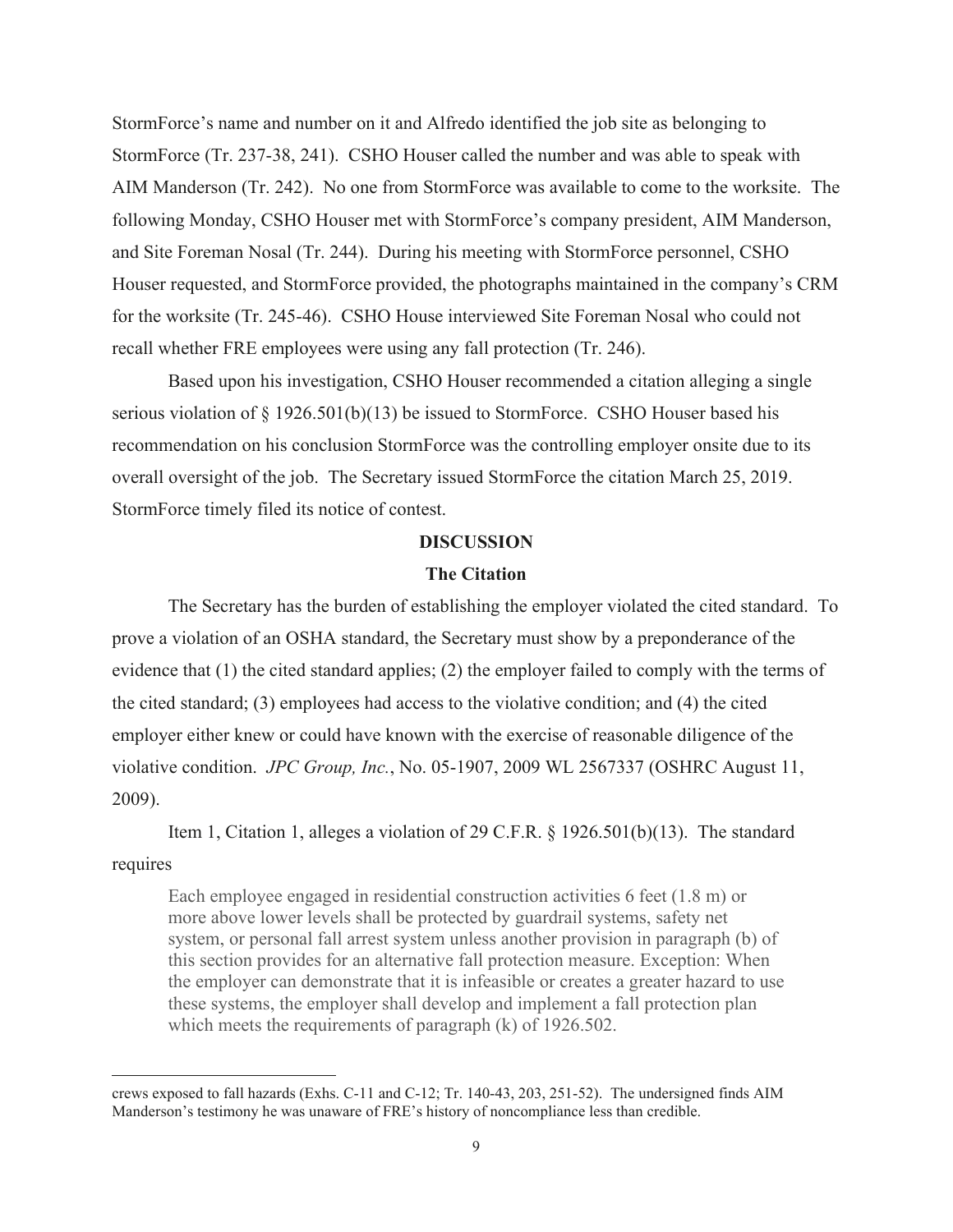#### The citation alleges

On or about September  $[28]$ ,  $2018$ ,<sup>8</sup> the employer failed to assure that five subcontracted employees conducting re-roofing work on a 3:12 pitch roof were protected from a 13-foot, 6 inch fall hazards by the use of a personal fall arrest systems, or any alternative fall protection measure.

The Secretary contends StormForce's failure to provide a safe workplace to FRE's employees exposed to fall hazards at the West Jacksonville, Florida, worksite constituted a violation of the cited standard.

# *Applicability of the Standard*

There is no dispute the work being performed at the cited worksite was construction work as that term is defined in 29 C.F.R. § 1910.12(b) and that the construction standards apply. The cited standard more narrowly applies only to residential construction. Residential construction is not defined in the standards. The structure at the worksite was a residence. The Commission and the Secretary have historically applied residential construction standards to residences and other structures built using traditional residential construction techniques. *Capeway Roofing Systems, Inc*., No. 00-1968, 2003 WL 22020485, at \*10 (OSHRC August 26, 2003), *aff'd,*  Capeway Roofing Systems, Inc. v. Chao, 391 F.3d 56 (1<sup>st</sup>. Cir 2004).<sup>9</sup> The standards applicable to residential construction apply.

 In addition to being residential construction, the work being performed was roofing work on a low-slope roof as that term is defined in 29 C.F.R. § 1926.500(b). Fall protection requirements for such work is addressed in 29 C.F.R. § 1926.501(b)(10). The residential construction standard limits acceptable forms of fall protection to guardrails, safety nets, or personal fall arrest systems "unless another provision in paragraph (b) of this section provides for an alternative fall protection measure." Under the unique circumstances of this case  $\S$ 1926.501(b)(10) is one such "provision of paragraph (b)" that "provides for an alternative fall protection measure." Consequently, compliance with  $\S 1926.501(b)(13)$  was not limited to the

<sup>&</sup>lt;sup>8</sup> Testimony was adduced at hearing the date input by CSHO Houser was inaccurate and should have reflected the date of his inspection or September 28, 2018. StormForce did not argue the citation should be vacated, or that it suffered any prejudice, on the basis of this discrepancy. The undersigned amends the citation to allege a violation on or about September 28, 2018, to conform to the evidence.

<sup>9</sup> OSHA's directive on residential construction, which the Commission referenced in *Capeway Roofing Systems*, states residential construction is characterized by wood framing and using traditional wood frame construction techniques. OSHA Instruction STD 3-0.1A (June 18, 1999).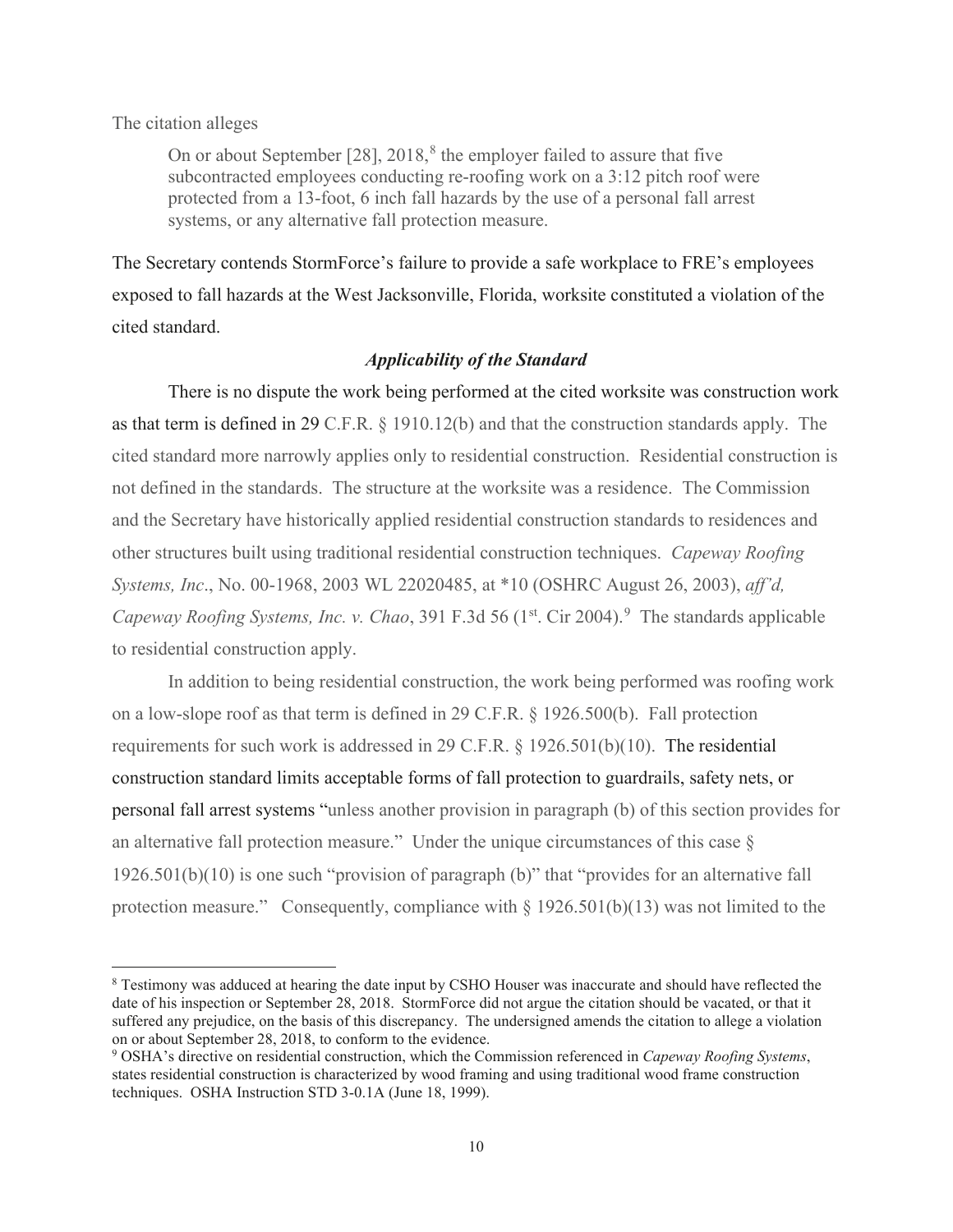three forms of traditional fall protection enumerated in that standard, but also included any alternative fall protection permitted in § 1926.501(b)(10).

StormForce's argument the Secretary should have cited  $\S 1926.501(b)(10)$  creates a false dichotomy between the two standards. Section 1926.500(b)(10) applies broadly to all roofing work on low-slope roofs, whether commercial or residential. Likewise,  $\S$  1926.501(b)(13) applies to all residential construction work, not only roofing work. The overlap of the two standards, where roofing work is being performed on a low-slope residential roof is addressed in the plain language of  $\S 1926.501(b)(13)$  which allows for alternative protective measures where another provision of paragraph (b) also applies.<sup>10</sup> It is within the Secretary's prosecutorial discretion to choose which of two equally applicable standards to cite. The issue in dispute is whether StormForce provided any of the permissible forms of fall protection.

#### *Violation of the Standard*

 The evidence is undisputed, on the day of the inspection, no guardrails or safety nets were in use at the worksite. The documentary evidence establishes the roofing crew was not using any type of personal fall arrest system (Exhs. C-13 and C-15). Under § 1926.501(b)(10), the roofing crew could have used a safety monitoring system as fall protection. The preponderance of the credible evidence establishes they did not.

 The requirements of a safety monitoring system are enumerated in 29 C.F.R. §  $1926.502(h).$ <sup>11</sup> Important among those requirements is that the safety monitor have no other responsibilities while performing his monitoring functions. CSHO Houser observed all five crew members performing roofing work (Tr. 258-59).<sup>12</sup> CSHO Houser's testimony is corroborated by the video he took of the worksite (Exh. C-15). The video depicts all five crew members engaged in some type of work, none acting solely as a safety monitor. CSHO Houser's testimony is also corroborated by the photographs he took showing working surfaces on which crew members are all performing roofing work and no other individual on that working surface

<sup>&</sup>lt;sup>10</sup> There is no dispute the roof was over 6 feet above the lower level necessitating some form of fall protection under either standard.

 $11$  StormForce incorrectly contends a safety monitoring system contains "no tangible, visible components." A safety monitoring system requires designation of a person to serve as a safety monitor. 29 C.F.R. § 1926.502(h)(1). A person is both tangible and visible.

<sup>&</sup>lt;sup>12</sup> CSHO Houser's testimony was candid, straightforward, and consistent. His demeanor was calm and confidant. Based on the consistency of his testimony and his demeanor, the undersigned finds him a credible witness and gives his testimony significant weight. StormForce's characterization of CSHO Houser's testimony regarding the use of a safety monitor as opinion testimony is wrong. CSHO Houser testified to his observations.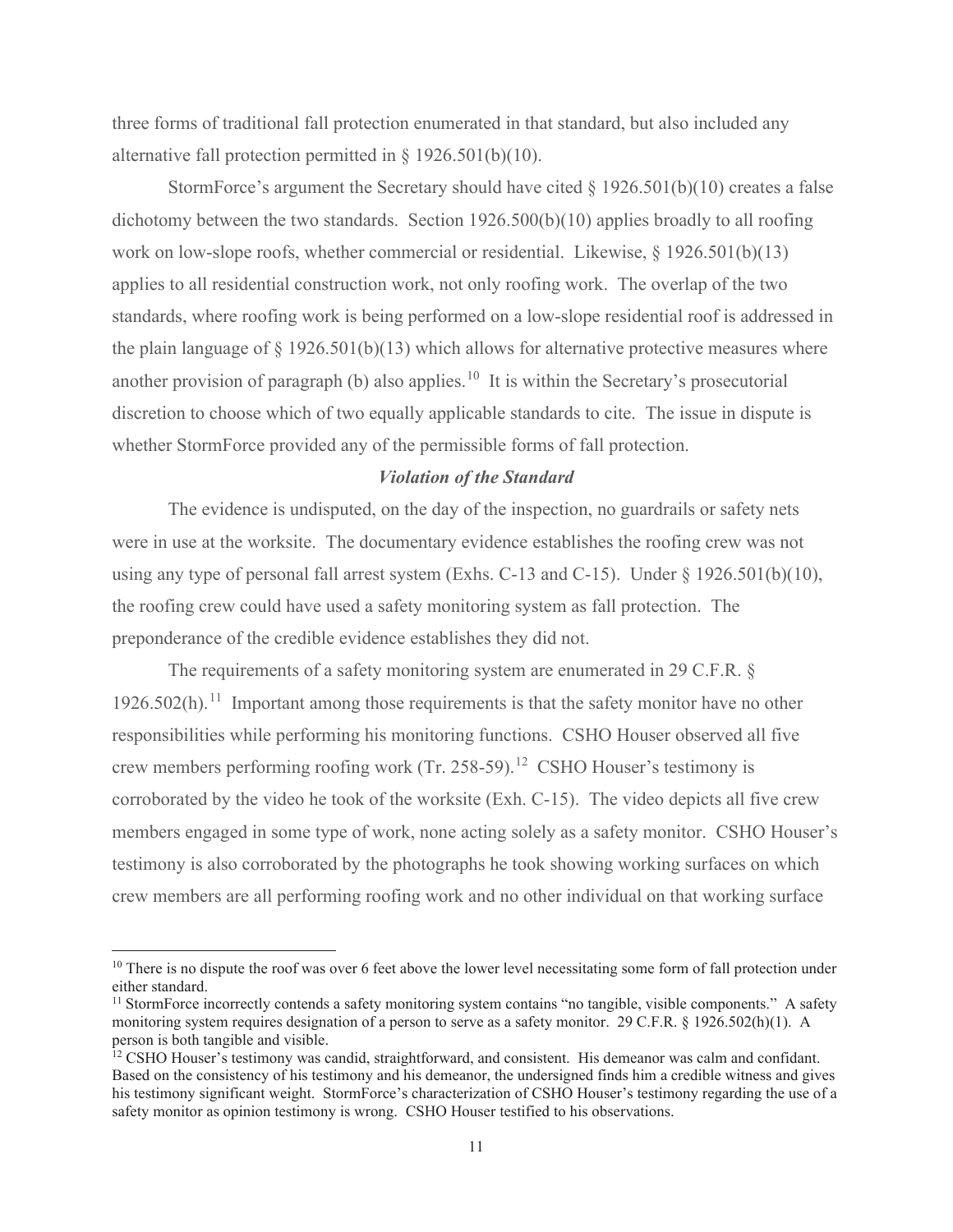monitoring their work (Exh. C-13). Photographs of the worksite taken by Site Foreman Nosal and maintained by StormForce in its business records show the same (Exh. C-14; Tr. 246). StormForce presented no credible evidence regarding the worksite conditions to contradict the Secretary's evidence.

 Section 1926.501(b)(13) provides an exception where "the employer can demonstrate that it is infeasible or creates a greater hazard to use these systems" it may "develop and implement a fall protection plan which meets the requirements of paragraph (k) of 1926.502." It is well settled the party seeking the benefit of an exception to a legal requirement has the burden of proof to show that it qualifies for that exception *C.J. Hughes Construction, Inc.,* No. 93-3177, 1996 WL 514965, at \*4 (OSHRC September 6, 1996). StormForce presented no evidence of infeasibility or greater hazard, nor did not present evidence either it or FRE had a fall protection plan.

 The credible evidence establishes the roofing crew was working at heights in excess of 6 feet without the benefit of any form of fall protection. The standard was violated and FRE's employees were exposed to a fall hazard.

#### *Employer Knowledge*

[T]he Secretary can prove employer knowledge of the violation in one of two ways. First, where the Secretary shows that a supervisor had either actual or constructive knowledge of the violation, such knowledge is generally imputed to the employer. *See Georgia Elec. Co. v. Marshall*, 595 F.2d 309, 321 (5th Cir.1979); *New York State Elec. & Gas Corp.,* 88 F.3d at 105; *see also Secretary of Labor v. Access Equip. Sys., Inc*., 18 O.S.H. Cas. (BNA) 1718, at \*9 (1999). An example of actual knowledge is where a supervisor directly sees a subordinate's misconduct. *See, e.g., Secretary of Labor v. Kansas Power & Light Co.,* 5 O.S.H. Cas. (BNA) 1202, at \*3 (1977) (holding that because the supervisor directly saw the violative conduct without stating any objection, "his knowledge and approval of the work methods employed will be imputed to respondent").

*ComTran Grp., Inc. v. U.S. Dep't of Labor*, 722 F.3d 1304, 1307–08 (11th Cir. 2013).

 The Secretary has met his burden to establish StormForce had actual knowledge of the violative condition. Under StormForce's procedures, Site Foreman Nosal would have visited the worksite on at least two occasions prior to the inspection, including an initial meeting with the crew. He visited and took photographs both days of the two-day project. Among StormForce's business records are photographs of the progress of the roofing job at issue taken by Site Foreman Nosal (Tr. 246). Those photographs show the worksite at various stages of the job.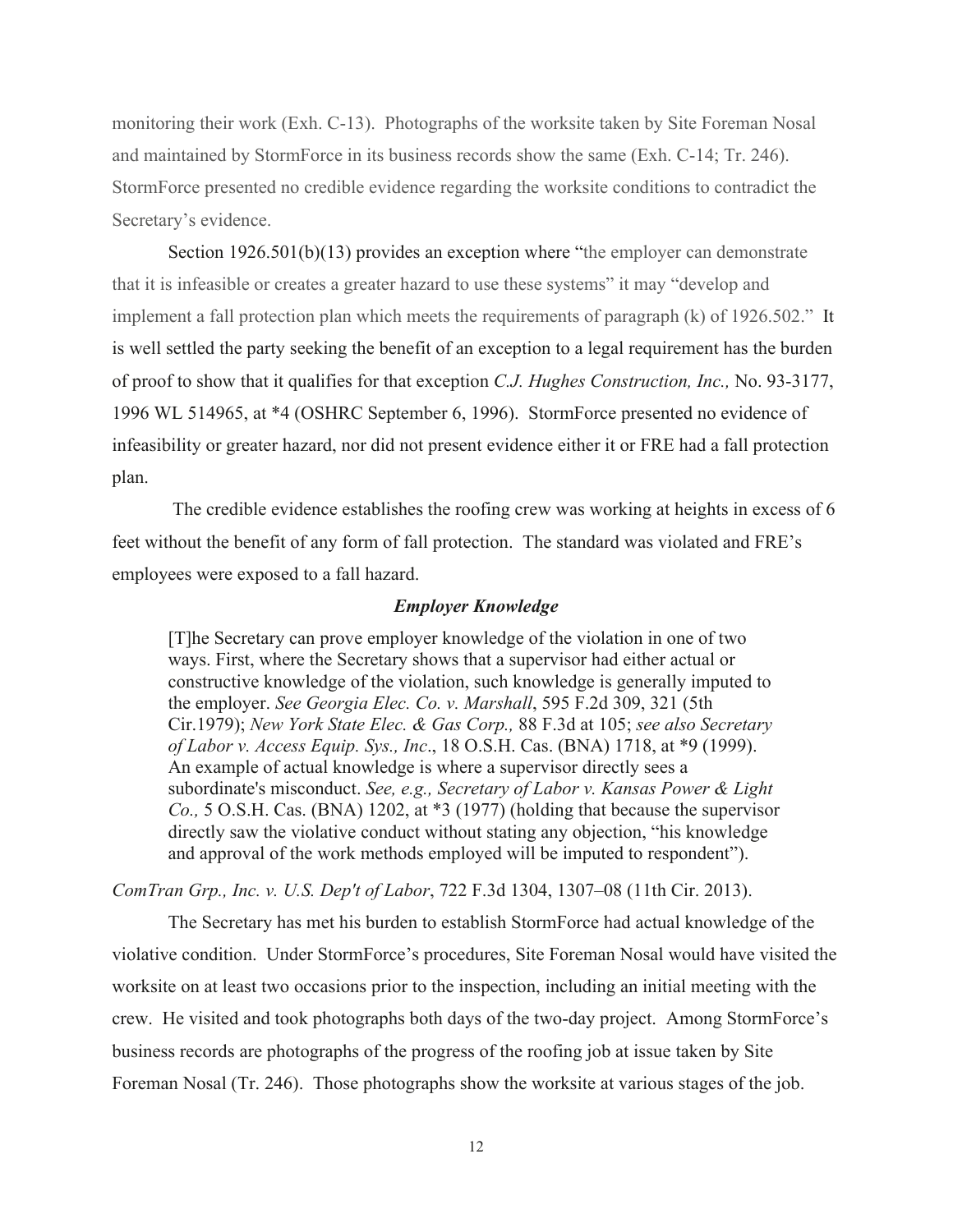(Exh. C-14). In none is the roofing crew using any type of fall protection. In Exhibit C-14, page 1, all five crew members are performing work on various working levels without anyone serving as safety monitor.<sup>13</sup> Pages  $4 - 11$  of Exhibit C-14 show the stage of roofing just prior to the stage at which CSHO Houser arrived on site. Exhibit C-14 at page 5 shows a crew member working at the roof's edge with no monitor on the same working level. In none of the photographs maintained by StormForce is any crew member using fall protection.

 The documentary evidence establishes StormForce's site foreman observed and photographed the worksite conditions that constituted the violation.<sup>14</sup> Site Foreman Nosal was the sole representative at the worksite for StormForce. He was responsible for contact with the homeowner and ensuring FRE carried out the job in accordance with its contractual obligations. His photographs depicting the violative conditions are maintained by StormForce. Site Foreman Nosal's actual knowledge of the violative conditions is imputed to StormForce.

 StormForce contends the evidence is insufficient to establish actual knowledge because photographs are undated and because Site Foreman Nosal was not called to testify that he took the photographs. AIM Manderson testified the photographs in Exhibit C-14 were of the worksite StormForce produced during the inspection (Tr. 119-20). The photographs were taken from StormForce's CRM system, having been filed under the customer's account number (Tr. 123). AIM Manderson testified Site Foreman Nosal was the representative for StormForce at the worksite. CSHO Houser testified Site Foreman Nosal confirmed the photographs were taken by him (Tr. 246). He testified, based on his experience, the photographs on pages  $4 - 11$  of Exhibit C-14 show work done at the end of the project, likely the morning before he arrived. All of the crew members are wearing the same shirts, pants, and headgear in both these and CSHO Houser's photographs. A reasonable inference can be drawn that the photographs were all taken the same day as, and at the site of, the inspection.

<sup>&</sup>lt;sup>13</sup> The individual in the foreground does not appear to be performing roofing work when the photograph was taken. He is not on the same working surface as at least two other employees engaged in roofing work, nor does he have a clear view of the entire working surface on which one employee is working. Under  $\S$  1926.501(h)(1)(iii), a safety monitor must be on the same working surface and within visual sighting distance of the person being monitored. <sup>14</sup> StormForce trained Site Foreman Nosal on fall protection requirements prior to the inspection (Exh. R-6). In that training, StormForce instructed Site Foreman Nosal about the specific duties of a safety monitor, most of which he could have observed were lacking at the worksite. It further trained Site Foreman Nosal that a safety monitoring system on a low slope roof, less than 50 feet in width, required a safety monitor "in conjunction with a warning line system." (Exh. R-6 at p. 11; Tr. 145-57). If, as StormForce contends, Site Foreman Nosal might have believed FRE was using a safety monitor system, that belief would have been contrary to his training.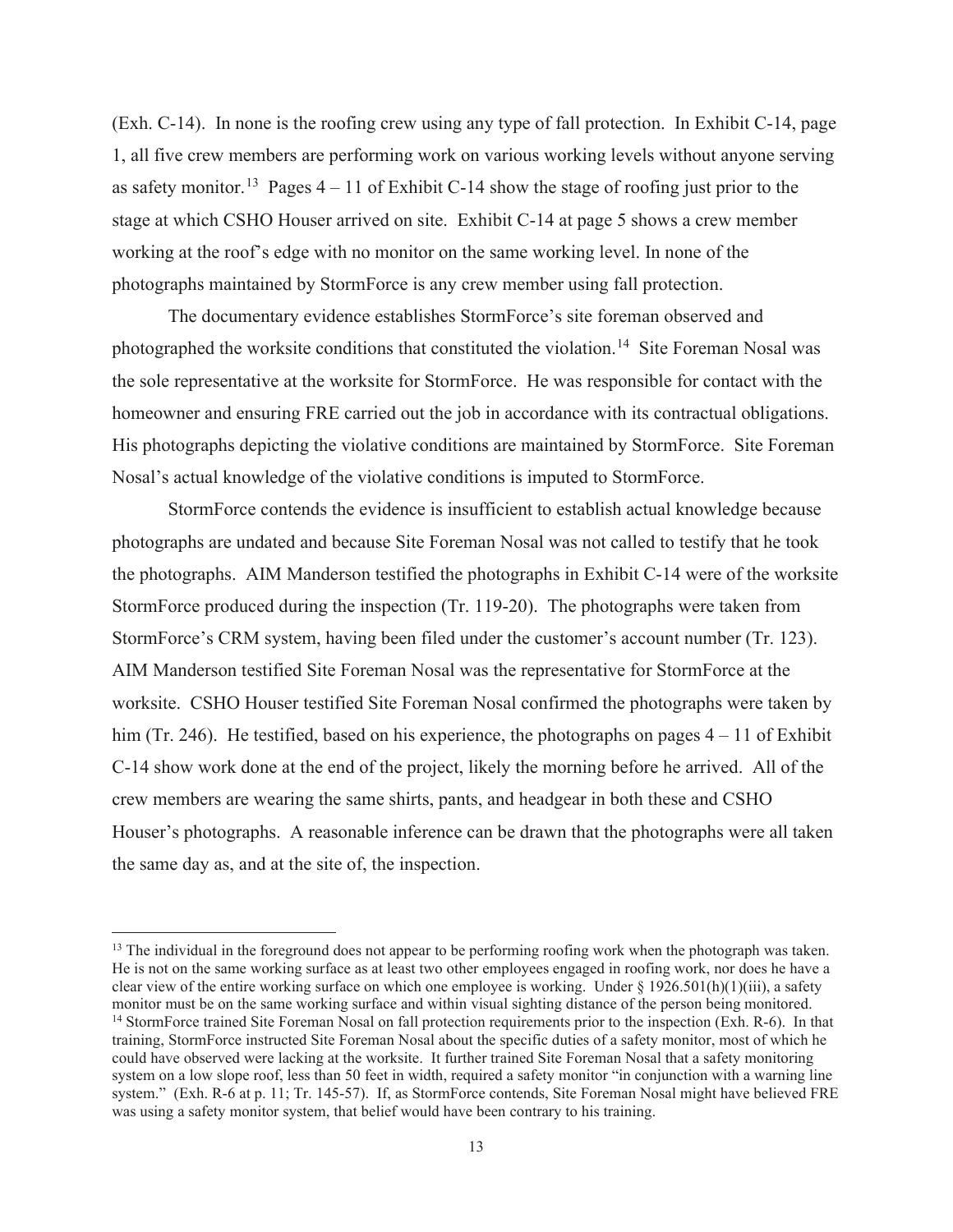The Secretary established StormForce had actual knowledge of the worksite conditions constituting the violation.

## *Employee Exposure and the Multi-employer Worksite Doctrine*

The parties stipulated no employees of StormForce were exposed to the fall hazard at the worksite. StormForce's liability for any violations at the worksite is premised on the Commission's multi-employer worksite doctrine. Under the Commission's multi-employer worksite doctrine, "an employer owes a duty under  $\S$  5(a)(2) of the Act not only to its own employees but to other employees at the worksite when the employer creates and/or controls the cited condition." *Summit Contractors, Inc*., No. 05-0839, 2010 WL 3341872, at \*8 (OSHRC August 19, 2010). The Commission has also found an employer is liable "for violations of other employers where it could be reasonably expected to prevent or detect and abate the violation due to its supervisory authority and control over the worksite." *Red Lobster Inns of America, Inc*., No. 76-4754, 1980 WL 10629, at \*2 (OSHRC July 18, 1980) *citing Gil Haugan, d/b/a Haugan Construction Co.*, Nos. 76-1512 and 1513, 1979 WL 8537, at \*3 (OSHRC December 20, 1979); and *Knutson Construction Co.*, No. 765, 1976 WL 6122 (OSHRC October 12, 1976). In *Red Lobster*, the Commission went on to hold this theory of liability does not require a finding the employer created the hazard or "has the manpower or expertise to itself abate the hazard." 1980 WL 10629, at \*2.

## *Applicability in the Eleventh Circuit*

 As an initial matter, StormForce argues the Commission may not apply its multiemployer worksite doctrine to cases arising in the Eleventh Circuit. StormForce argues, because the Commission is bound by the law of the circuit to which a case is likely to be appealed, the Commission is bound by Eleventh Circuit precedent. The Eleventh Circuit has adopted the case law of the former Fifth Circuit that predates the September 30, 1981, split of the circuits. Holdings in those Fifth Circuit cases apply unless and until the Eleventh Circuit overrules them. Prior to issuing its decision in *Acosta v. Hensel Phelps*, 909 F.3d 723, 733 (5<sup>th</sup> Cir. 2018), overturning its prior case law, the Fifth Circuit had declined to apply the Commission's multiemployer worksite theory of liability. *See Melerine v. Avondale Shipyards, Inc*., 659 F.2d 706  $(5<sup>th</sup> Cir. Unit A 1981)$ . Because the Eleventh Circuit has not specifically overturned the prior Fifth Circuit precedent, StormForce argues, the Commission remains bound by it in cases arising out of the Eleventh Circuit.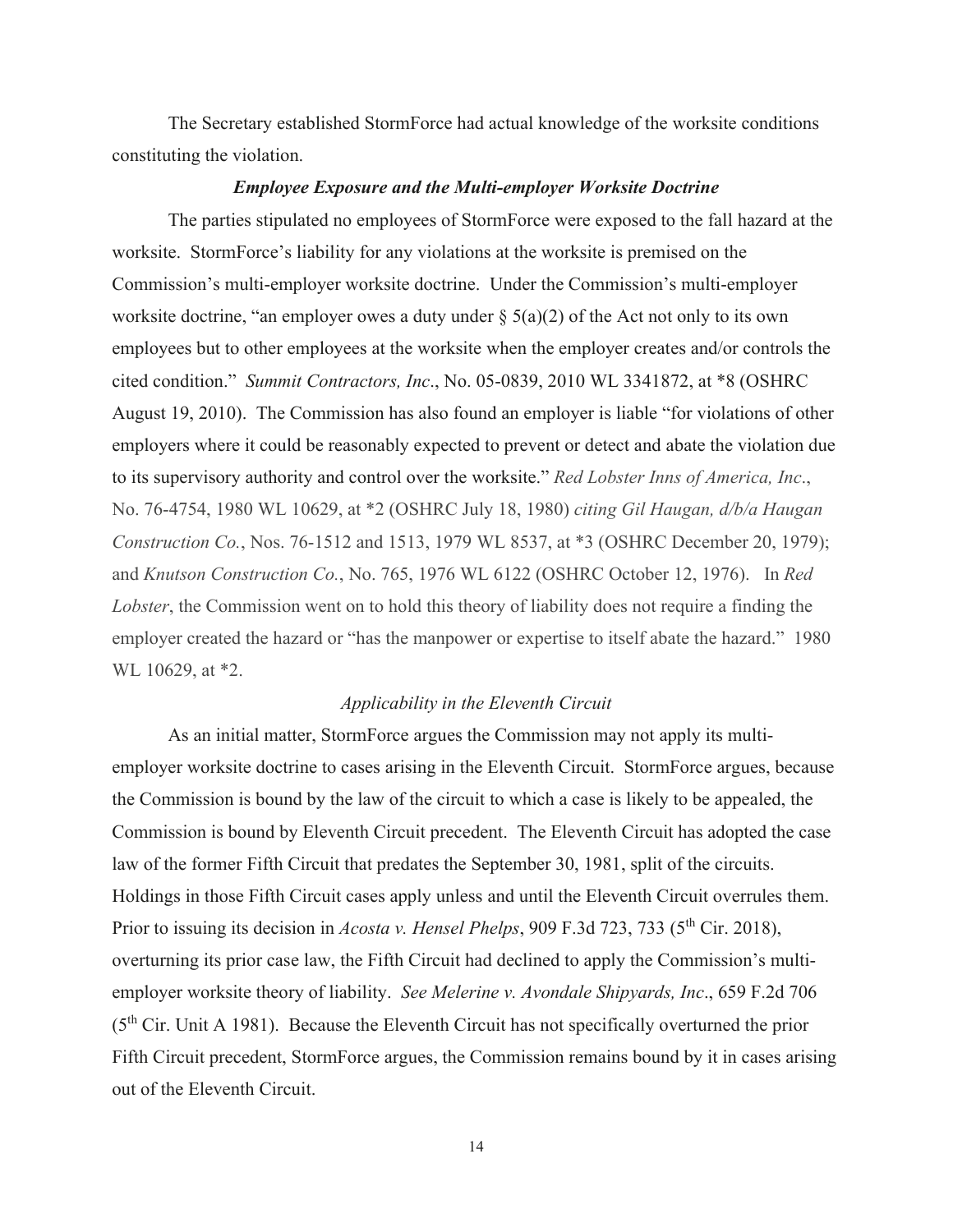StormForce raised this issue for the first time in its post-hearing brief. It did not raise this argument in its Answer or identify it as a legal issue in dispute in the Joint Prehearing Statement. In his opening statement, counsel for StormForce stated StormForce did not seek to overturn Commission precedent with regard to the multi-employer worksite doctrine, but to ensure its proper application to the facts of this case (Tr. 19). In failing to timely raise the defense, StormForce has waived it. Even if not waived, the argument has no merit.

 A similar argument was raised and rejected by the Commission in *McDevitt Street Bovis, Inc*., No. 97-1918, 2000 WL 35559662, at \*2-5 (OSHRC September 28, 2000). The undersigned is bound by the holding in *McDevitt*. Neither subsequent Eleventh Circuit unpublished, nonbinding, decision cited by StormForce requires a contrary finding. In *Southern Pan Services v. U.S. Department of Labor*, 685 F. App'x 692, 695 (11<sup>th</sup> Cir. 2017), the Eleventh Circuit found the multi-employer worksite doctrine applicable. In *Calloway v. PPG Industries, Inc*., 155 F. App'x 450 ( $11<sup>th</sup>$  Cir 2005), the Eleventh Circuit addressed the applicability of the multiemployer worksite doctrine in a negligence case involving a property owner who did not function as a general contractor. Even if binding authority, the holding is inapposite. The Commission's multi-employer worksite doctrine may be the basis for citation in this case.

## *Applicability to StormForce*

The Secretary contends as the general contractor, StormForce owed a duty to FRE's employees to ensure they were protected from fall hazards. StormForce's oversight of the job was sufficient such that it is liable under the multi-employer worksite doctrine as a controlling employer for exposure of FRE's employees. StormForce contends it did not exercise sufficient control over FRE's employees for purposes of ensuring compliance with safety standards such that it can be found liable under the multi-employer worksite doctrine.

The Commission has consistently recognized a general contractor's role on a worksite as a controlling employer by virtue of its overall supervisory capacity for the construction project. *Anning-Johnson Co*., Nos. 3694 and 4409, 1976 WL 5967, at \*6 (OSHRC May 12, 1976)("we note that typically a general contractor on a multi-employer project possesses sufficient control over the entire worksite to give rise to a duty under section  $5(a)(2)$  of the Act either to comply fully with the standard or to take the necessary steps to assure compliance"); *Grossman Steel & Aluminum Corp*., No. 12775, 1976 WL 5968, at \*4 (OSHRC May 12, 1076)("The general contractor is well situated to obtain abatement of hazards, either through its own resources or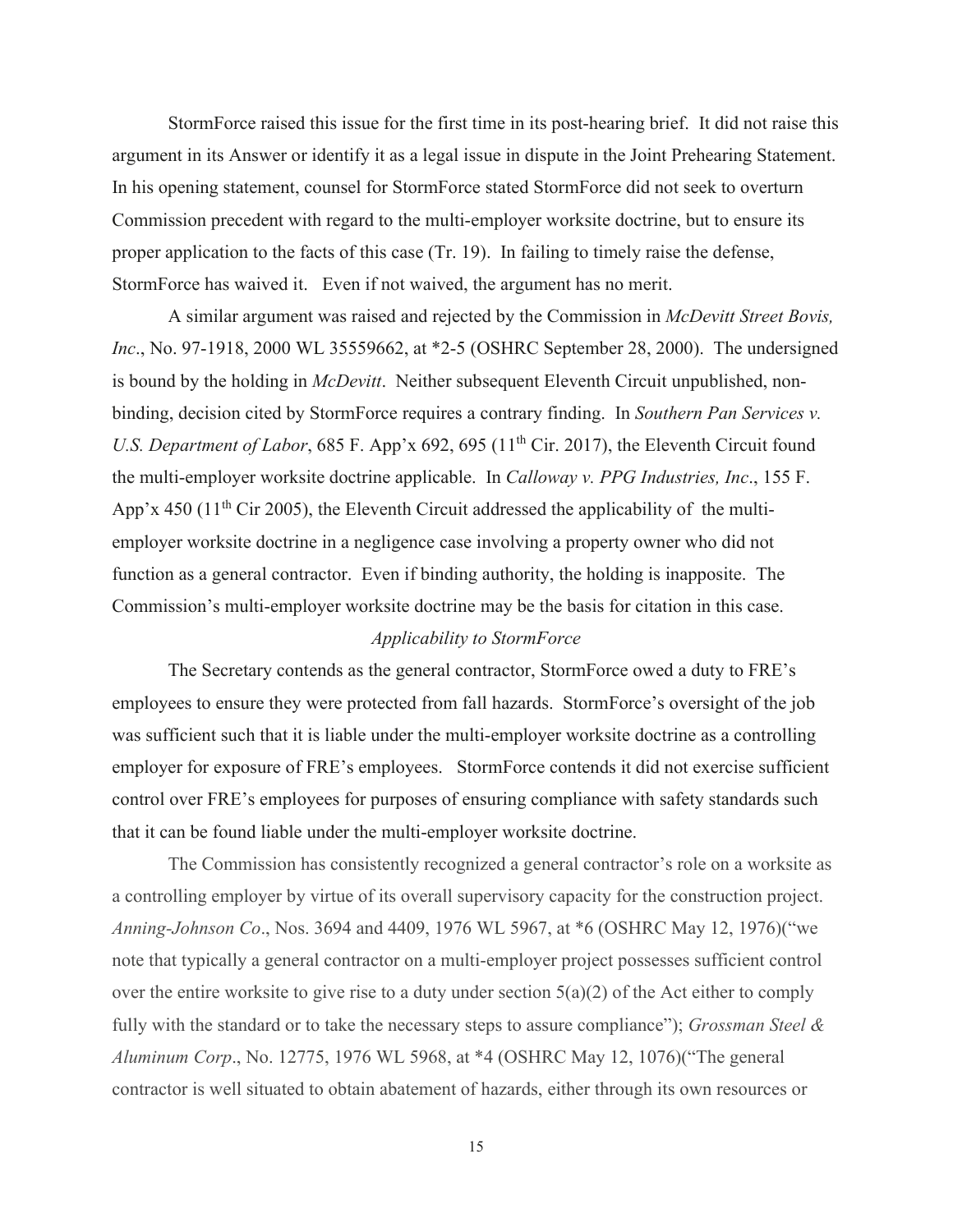through its supervisory role with respect to other contractors…Thus, we will hold the general contractor responsible for violations it could reasonably have been expected to prevent or abate by reason of its supervisory capacity."); *Red Lobster Inns,* 1980 WL 10629, at \*2; and *Centex-Rooney Construction Co.,* No. 92-0851, 1994 WL 682931 (OSHRC December 2, 1994). In so holding, the Commission has created a

presumption that, by virtue of its supervisory capacity over the entire worksite, the general contractor on the site has sufficient control over its subcontractors to require them to comply with occupational safety and health standards to abate violations. The burden of rebutting this presumption is on the general contractor.

#### *Gil Haugan,* 1979 WL 8537, at \*3.

The Commission has not undertaken to define the term "general contractor." Black's Law Dictionary defines a general contractor as

One who contracts for the construction of an entire building or project, rather than a portion of the work. The general contractor hires subcontractors (e.g. plumbing, electrical, etc.), coordinates all work, and is responsible for payment to subcontractors.

StormForce's role on its roofing jobs is consistent with that definition.

 StormForce contracts directly with property owners for completion of roofing projects. It coordinates all scheduling, including rescheduling of work due to weather. StormForce orders aerial views and drawings of the roof (Tr. 279-80). It determines the size and pitch of the roof, as well as the number of layers of old roof to be removed. It determines the amount of materials necessary for the job then orders those materials from a supplier. It coordinates delivery of those materials. It has a subcontract with FRE for supply of labor. It orders a dumpster from FRE the cost of which is separately billed to StormForce (Tr. 278-79). FRE supplies a crew to the worksite on the day designated by StormForce. StormForce requires FRE to commence the job on the day specified and the supplied crew to complete the job before moving on to another one.

StormForce's site foreman arrives at the job prior to FRE's crew. He meets first with the homeowner and, upon their arrival, with FRE's crew. He checks the materials for accuracy of the delivery and takes photographs of the property before work commences. He ensures FRE's crew is familiar with general rules of behavior and protection of the homeowner's property via a group huddle. Under the master subcontract between StormForce and FRE, FRE must give StormForce access to the worksite (Exh. R-26 p. 8). During the course of work, StormForce's

16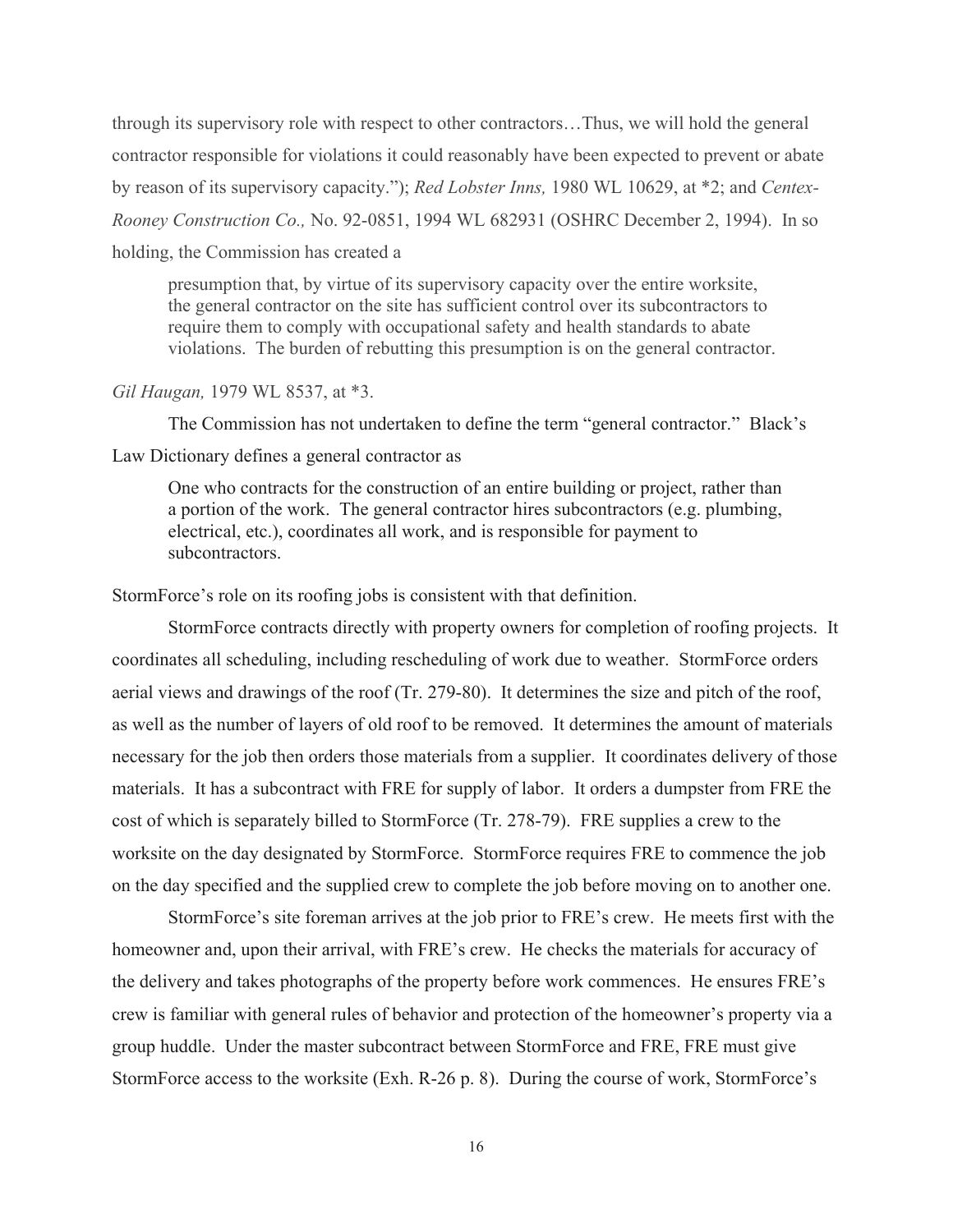site foreman inspects the worksite at various stages of the job and documents the progress. Site Foreman Nosal told CSHO Houser he met with an FRE representative for the job (Tr. 253-54). He took photographs on both days during which the job at issue was underway (Exh. C-14).<sup>15</sup> FRE is obligated under the master subcontract to perform all clean up to the satisfaction of StormForce's site foreman (Exh. R-26 p. 6). At the completion of the work, StormForce's site foreman conducts the final walkthrough with the homeowner and obtains payment.

At all times, StormForce holds itself out as the company performing the job. It places its own sign at the worksite. It prohibits any other signs or attire depicting any other contractor on the site. FRE reports problems with, or shortages of, materials to StormForce who deals directly with the supplier. FRE reports issues that affect its ability to complete the job, such as problems with the house, to StormForce. FRE reports any problems with the homeowner to StormForce. StormForce is the sole contact with the homeowner. StormForce held itself out as, and acted in the capacity of, the general contractor for the worksite.

The master subcontract requires FRE employees to follow all safety and health related laws, rules, and regulations (Exh. R-16 p. 7). StormForce had no contractual obligation to train, monitor, or discipline FRE's employees with regard to safety. In the absence of contractual obligations, the Commission requires the controlling employer have the ability to require others to correct safety violations or otherwise control matters that might affect safety. AIM Manderson testified the method by which StormForce ensures all aspects of its contract with FRE are met, including proper installation of the roof, is to report issues to FRE management (Tr. 290-91). StormForce can require FRE to leave a worksite if StormForce discovers a problem (Tr. 89). This has not been necessary, as AIM Manderson testified StormForce's method of addressing quality of work issues and safety issues was effective (Tr. 61, 70-72, 110, 167, 290-91). "From my history, that's always been the case, is we report it and they take care of it." (Tr. 72) StormForce expects its site foremen to report a lack of fall protection equipment or FRE's failure to use fall protection to FRE (Tr. 109-10, 133; Exh. R-27 p. 13). StormForce expects FRE to come into compliance upon such notification. The record as a whole establishes

<sup>&</sup>lt;sup>15</sup> Exhibit C-14 contains photographs of the worksite produced from StormForce's business records. The photographs show different stages of the project, including tear off of the original roof. In those photographs, the crew is wearing different clothing than in those that show work at later stages. A reasonable inference can be drawn that the photographs were taken on different days.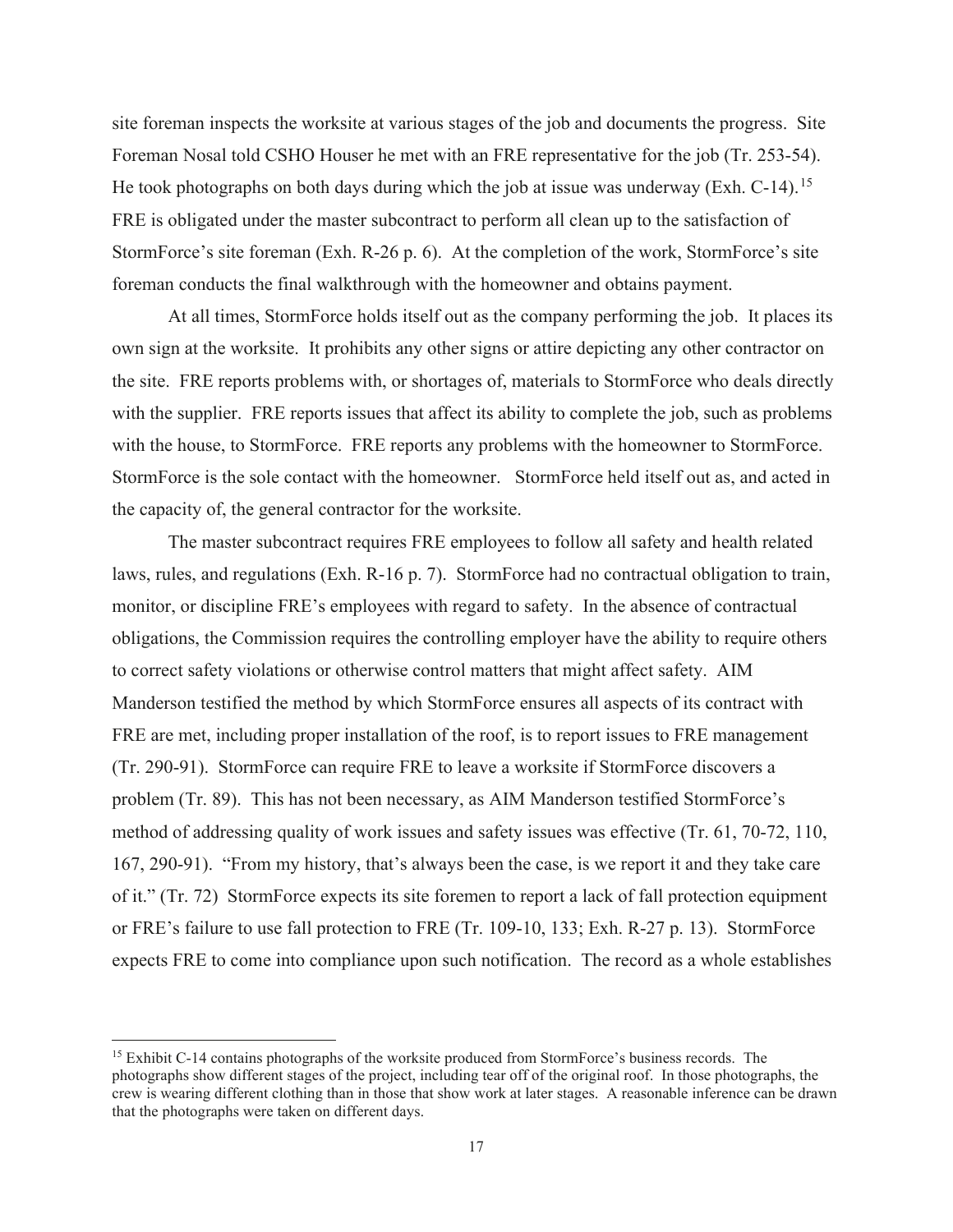StormForce exercised sufficient supervisory control over the worksite such that it could have directed FRE to correct safety violations.

The D.C. Circuit's decision in *IBP, Inc. v. Herman*, 144 F. 3d 861 (D.C. Cir. 1998), relied upon by StormForce, does not necessitate a different result. *IBP* involved a contract to perform equipment cleaning between a factory owner and an independent contractor which required the D.C. Circuit to expand the multi-employer worksite doctrine to the general industry setting. Applicability of the multi-employer worksite doctrine in the construction context, as in the instant case, is well-settled. *Century Communities, Inc. d/b/a Century Communities of Georgia, LLC v. Secretary of Labor,* 771 F. Appx. 14 (D.C. Cir. 2019). In holding the factory owner was not a controlling employer, the D.C. Circuit relied on the inability of the factory owner's supervisors to obtain compliance. To the contrary here, according to AIM Manderson, addressing quality of work or safety concerns with FRE management resulted in immediate correction or compliance on the part of FRE. The holding in *IBP* is inapposite.

StormForce contends the Secretary must establish its control over the worksite was "consistent and pervasive." See Respondent's Post-Hearing Brief at pp. 17, 19, and 23. This is a criteria formulated by StormForce, as it appears nowhere in Commission precedent. Nor must the Secretary establish, as StormForce contends, direct control over the subcontractor's employees. While evidence of direct supervisory control may be sufficient, it is not necessary and StormForce points to no Commission precedent so holding. To the contrary, the Commission has found liability of a general contractor with no supervisory authority over employees. *See Red Lobster Inns*, 1980 WL 10629, at \*2. In *Red Lobster Inns*, the Commission held

Although he did not supervise other employees, [the jobsite superintendent] held a highly responsible position and was invested by Respondent with substantial authority. It was [the jobsite superintendent]'s responsibility as Respondent's representative on the worksite to see that the construction work was completed successfully. Indeed, it was only through [the jobsite superintendent] that Respondent had knowledge of the status of a major corporate project. Respondent cannot divest itself of such knowledge simply by not assigning [the jobsite superintendent] supervisory status over other employees.

 Based on its overall supervisory role on the worksite, including its control over scheduling, logistics, and quality of work, StormForce is liable for exposure of FRE's employees to the fall hazard present at the worksite. Where a controlling employer has actual knowledge of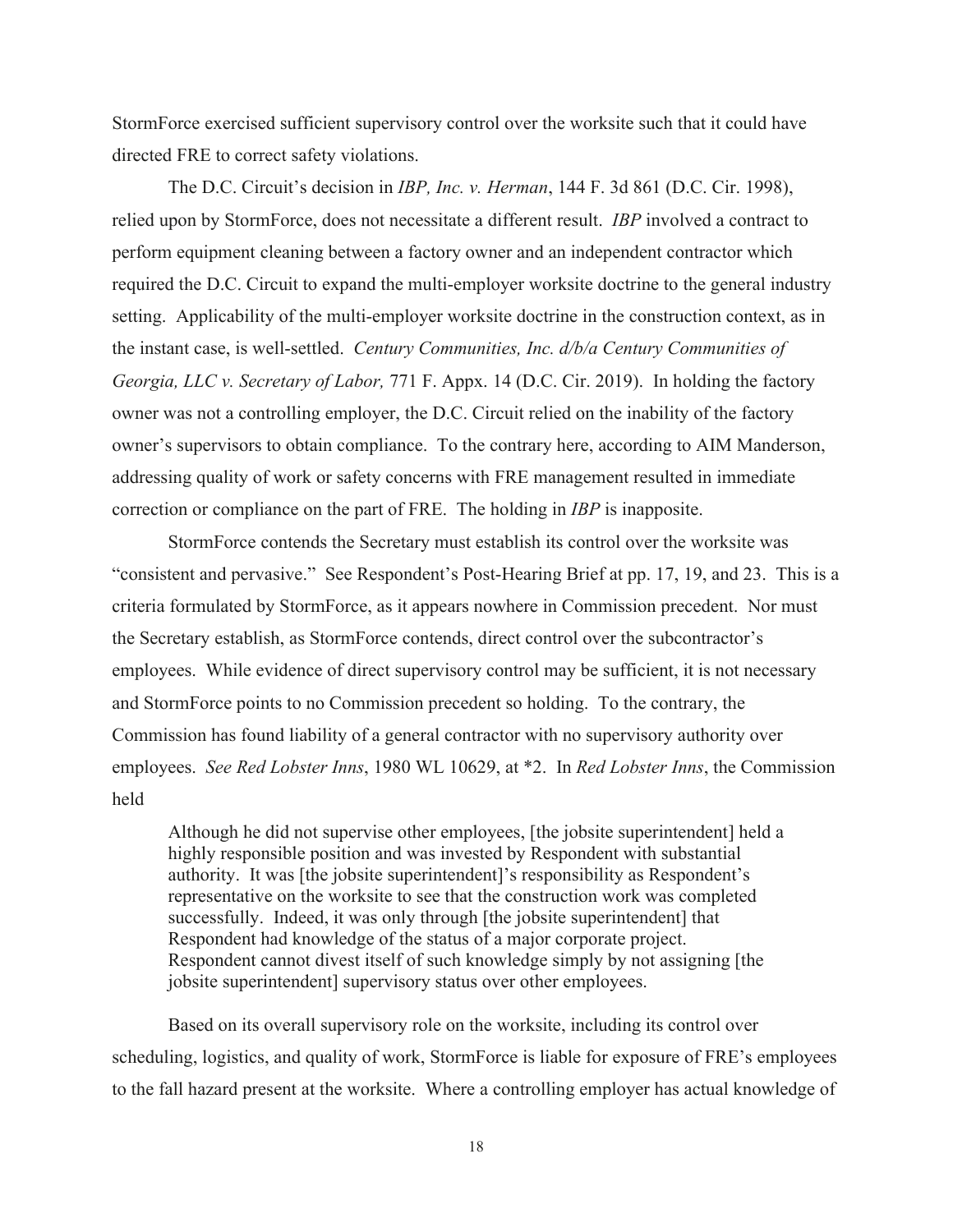the hazardous condition and its "precautions were inadequate to ensure compliance…[t]he subcontractor employees' access to the violative conditions…[give] rise to [the controlling employer's] liability." *Century Communities,* 771 F.Appx. at 15. The citation issued to StormForce is affirmed.

## **Characterization**

 The Secretary has characterized the violation as serious. A violation is serious when "there is a substantial probability that death or serious physical harm could result" from the hazardous condition at issue. 29 U.S.C. § 666(k). The Secretary need not show that there was a substantial probability that an accident would occur; only that if an accident did occur, death or serious physical harm would result. As the Third Circuit has explained:

It is well-settled that, pursuant to  $\S 666(k)$ , when the violation of a regulation makes the occurrence of an accident with a substantial probability of death or serious physical harm *possible*, the employer has committed a serious violation of the regulation. The "substantial probability" portion of the statute refers not to the probability that an accident will occur but to the probability that, an accident having occurred, death or serious injury could result, even in those cases in which an accident has not occurred or, in fact, is not likely to occur.

*Secretary of Labor v. Trinity Industries*, 504 F.3d 397, 401 (3d Cir. 2007) (internal quotation marks and citations omitted); *See also, Phelps Dodge Corp. v. OSHRC*, 725 F.2d 1237, 1240 (9<sup>th</sup> Cir. 1984); *Mosser Construction*, No. 08-0631, 2010 WL 711322 (OSHRC February 23, 2010); *Dec-Tam Corp.*, No. 88-0523, 1993 WL 27401 (OSHRC January 19, 1993). The likelihood of an accident goes to the gravity of the violation, which is a factor in determining an appropriate penalty. *J.A. Jones Constr. Co.*, 87-2059, 1993 WL 61950, at \*14 (OSHRC February 19, 1993).

 There can little dispute a fall from a 9-foot roof could result in serious injury, including death. StormForce's own training materials recognize the serious nature of fall hazards (Exh. C-6). The violation is properly characterized as serious.

#### **Penalty Determination**

The Secretary proposes a penalty of \$10,210.00. The Commission, in assessing an appropriate penalty, must give due consideration to the gravity of the violation and to the size, history and good faith of the employer. The Commission is the final arbiter of penalties. *Hern Iron Works, Inc.*, No. 88-1962, 1994 WL 53780 (OSHRC February 18, 1994), *aff'd*, 937 F.2d 612 (9th Cir. 1991) (table); *see Valdak Corp.*, No. 93-0239, 1995 WL 139505, at \*3 (OSHRC March 29, 1995)("The [OSH] Act places limits for penalty amounts but places no restrictions on